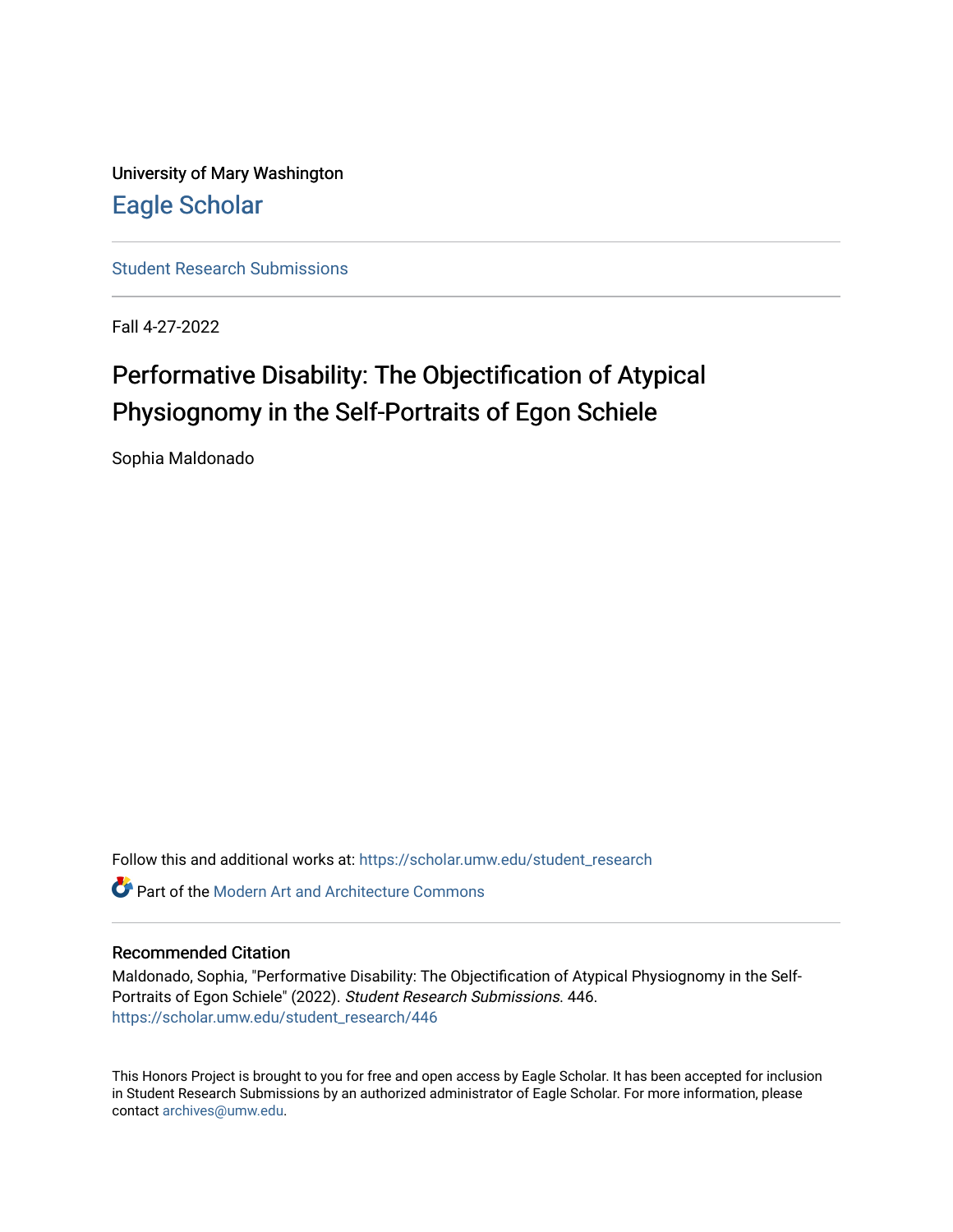Performative Disability:

The Objectification of Atypical Physiognomy in the Self-Portraits of Egon Schiele

Sophia Maldonado

Dr. DeLancey

ARTH 492: Individual Study in Art History

29 April 2022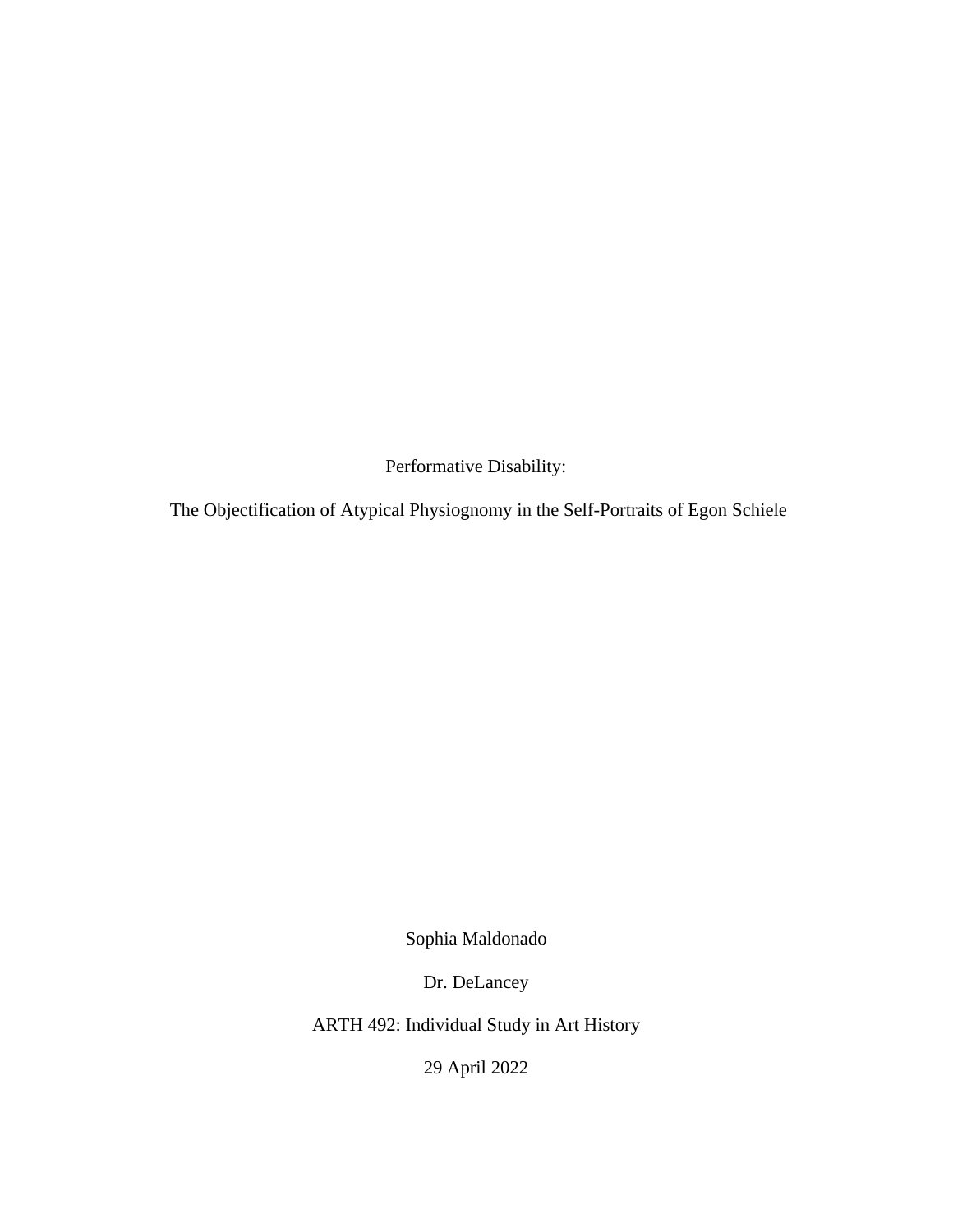#### **Introduction**

In a poem dating to 1909 that expanded upon a concept related to artistic identity set forth by Viennese Expressionist, Egon Schiele, fellow Austrian painter and friend, Anton Peschka, wrote that:

"The Artist is above all intellectually gifted. Expressing the views of conceivable phenomena in nature. They are researchers, for whom nature is first and comes close.… Grief can overcome them externally, but inside it bores and hurts badly. They are the chosen ones…easily excitable and speak their own language…. You learn and study, work, [and become] physically and mentally fed up.... You are far from the world and the most outward beings."<sup>1</sup>

As an emerging artist in early-twentieth century Vienna, surrounded by prominent figures, such as Gustav Klimt, a founding member of the Vienna Secession, and Christian Griepenkerl, instructor at the Fine Arts Academy Vienna, Schiele sought to leave his mark in the Viennese art scene. Here, the ways in which Schiele articulates his interpretation of what the artist is expresses an understanding rooted in the idea that the artist is an isolated being who is consumed by their work to such a degree that they are able to document their surroundings and connect to some aspects, yet still experience a disconnection with the everything else. As the student of Griepenkerl and protégé of Klimt, Schiele's desire to form his own artistic identity that would allow him to compete within the local Viennese art market proved to be a critical decision in his radical self-fashioning. Schiele, an Expressionist, was not working in a realistic style that documented his true lived experience. Instead, he sought the visual vocabulary of atypical physiognomy as a tool in helping him communicate his reality as a 'struggling' and emerging artist in the Viennese art scene. Because the medical practices surrounding bodily and psychological difference were dehumanizing, unless one was from the middle or upper classes, the attitudes towards disability within twentieth-century Vienna played into this idea that people

<sup>1</sup> Christian M. Nebehay, *Egon Schiele, 1890-1918: Leben, Briefe, Gedichte*, (Wien, Österreich: Graphischen Sammlung Albertina, 1979), 144-145.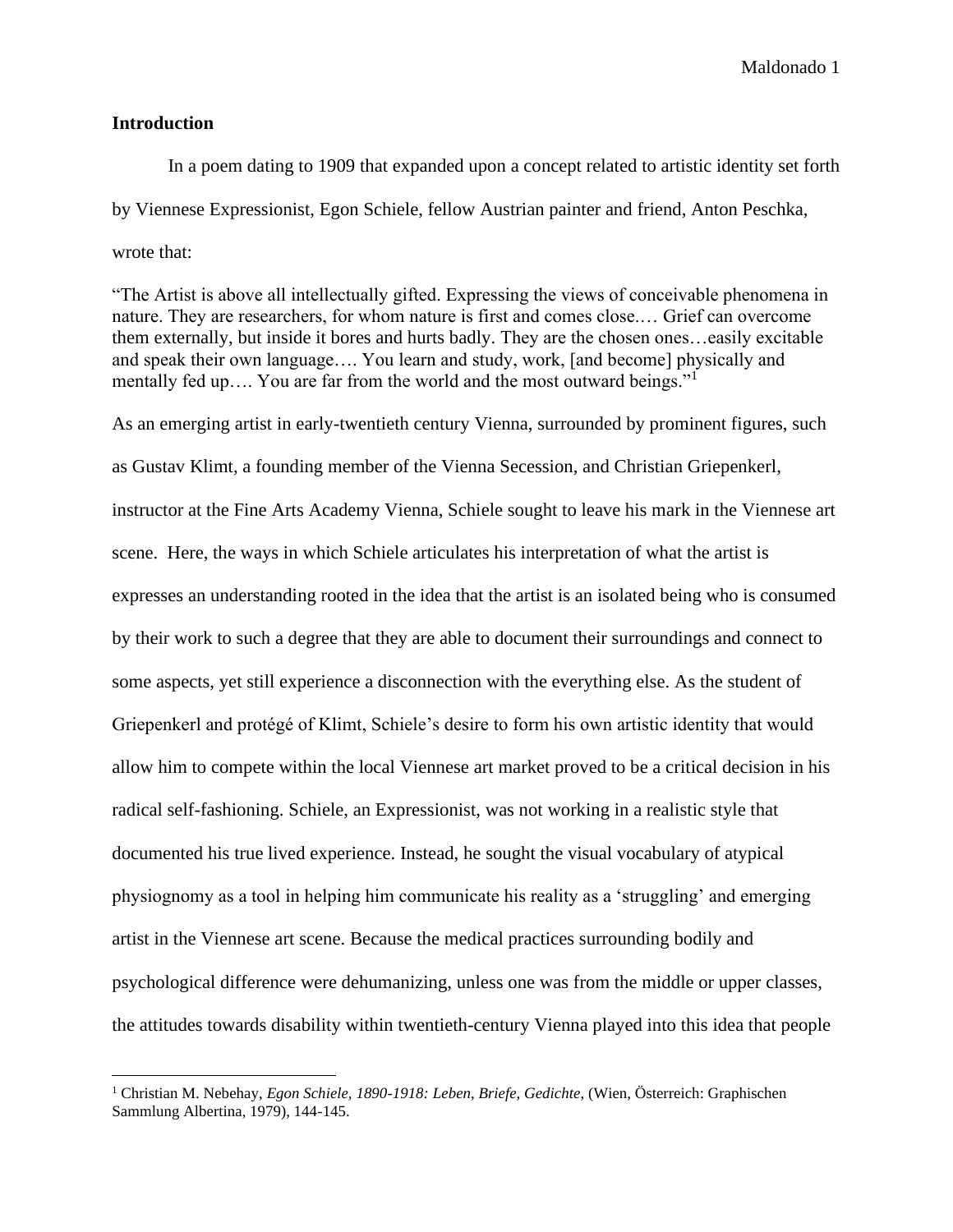with disabilities could easily be objectified, and even commodified, for one's own agenda whether scholarly or artistic. Through the self-portrait series of 1910 as well as subsequent selfportraits from 1911, Schiele's objectification of disability allows him to self-fashion his identity into something that is unique to him as an artist, yet does not correspond to him as an individual.

## **Trends in Previous Scholarship**

Some aspects of the scholarship on Egon Schiele have primarily adopted a psychoanalytic approach leading to an interpretation of Schiele's work that centers too heavily on subjective emotions and ignores other significant influences. Because of this approach, there is a tendency to reduce the nature of Schiele's true artistic intentions and overlap them with his lived experience. In Eric Kandel's book, *The Age of Insight: The Quest to Understand the Unconscious in Art, Mind, and Brain: from Vienna 1900 to Present (2012), he repeatedly draws* parallels between the Egon Schiele's life and oeuvre. However, by interpreting the artwork as a direct consequence of events from Schiele's past or his psychological state, Kandel overemphasizes details about Schiele's artwork that cannot be corroborated with absolute certainty. Kandel writes that "…Schiele more than any other artist of his time took an interest in his own anxiety. He expresses this deep anxiety – as if his private world were coming apart – in numerous self-portraits, and he superimposes a corresponding anxiety on everyone he painted, including the people in the dual portraits of his sexual experiences." <sup>2</sup> Although Schiele returned to himself as the primary subject of his own artwork more than other artists of his time, such as Gustav Klimt (1862-1918) or Oskar Kokoschka (1886-1980), the idea that his artwork is communicating anxiety without offering any primary evidence from the artist himself reinforces this idea that art exists primarily as an artist's journal documenting their every feeling. It also

<sup>2</sup> Eric R. Kandel, *The Age of Insight: The Quest to Understand the Unconscious in Art, Mind, and Brain: from Vienna 1900 to Present*, (New York: Random House, 2012), 160.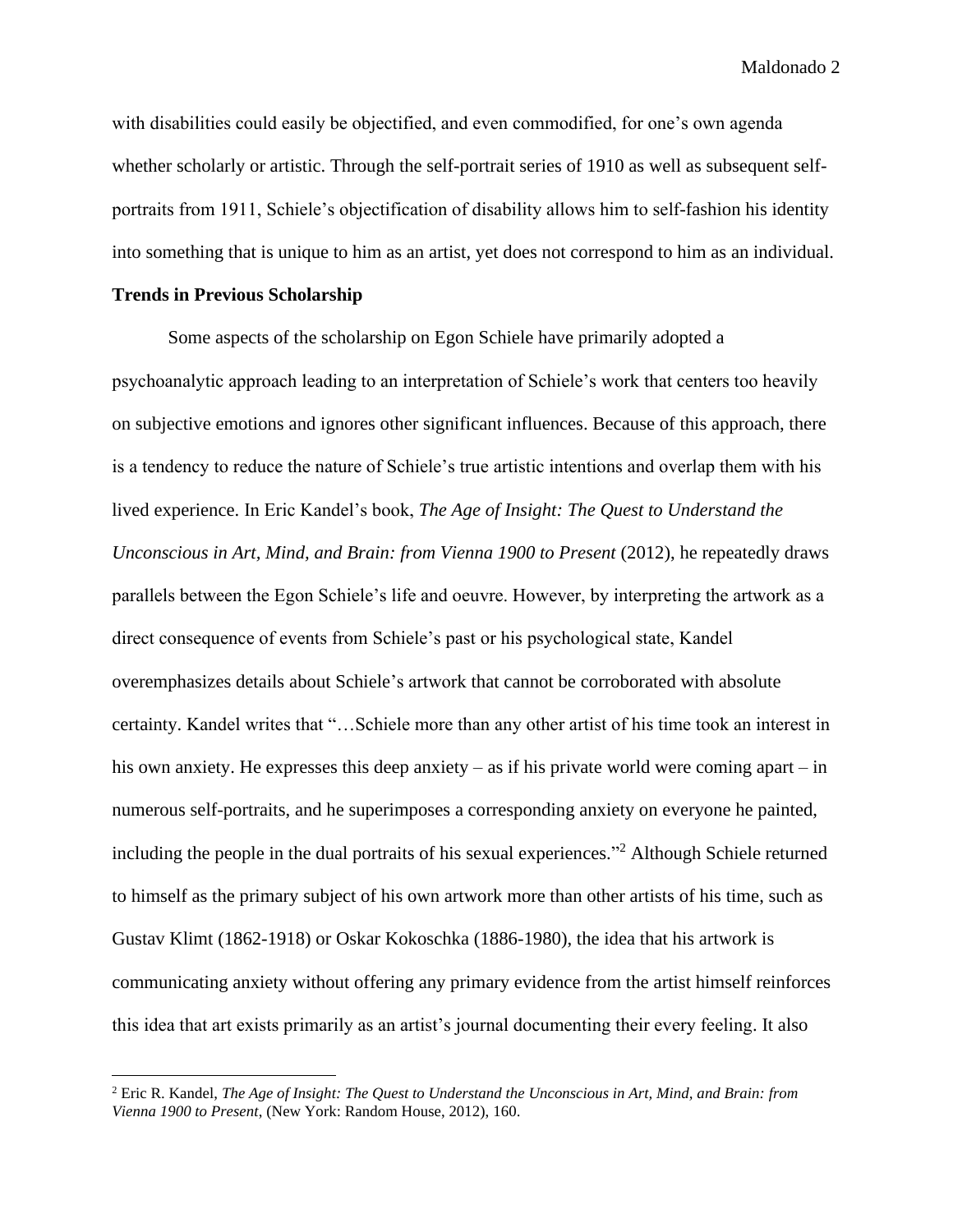perpetuates this idea that style or technique function as a tool of diagnosis in determining the artist's mental state. In examining Schiele's style and technique, Kandel writes that "rather than focusing exclusively on facial expressions and hand gestures to explore beneath the surface of his subjects and obtain insights into their character and conflicts, Schiele used the whole body."<sup>3</sup> He also writes that "…Schiele's mature work is somber and often lacking in vivid color. The bodies of the people he paints are disjointed, their arms and legs contorted and twisted painfully, as if they were Jean-Martin Charcot's hysterical patients. But whereas Charcot's patients assumed their postures unconsciously, Schiele's posturing was a conscious and practiced attempt to use the position of hands, arms, and body to convey inner emotion. He often rehearsed and analyzed various postures in front of a mirror. He expressed his character and conflicts through histrionic, almost hysterical – but well-planned, whole-body posturing."<sup>4</sup> Schiele's use of the body, especially in relation to photographs from medical journals which will be discussed later in this paper, is an excellent example of how the physiognomy of Schiele's subjects reflect a conscious decision made by the artist to represent these figures in a particular manner. However, instead of expanding upon these types of resources or inspiration, Kandel writes how "also, unlike Kokoschka, who most frequently painted other people, Schiele often painted himself," and in doing so, "he depicted himself as sad, anxious, deeply frightened, and sexually engaged with himself or with others."<sup>5</sup> Yet, it is Kandel assertion that "with remarkably few exceptions, the tendency is to emphasize Schiele as a traumatized individual who used the self-portrait as a

<sup>3</sup> Eric R. Kandel, *The Age of Insight: The Quest to Understand the Unconscious in Art, Mind, and Brain: from Vienna 1900 to Present*, 160.

<sup>4</sup> Eric R. Kandel, *The Age of Insight: The Quest to Understand the Unconscious in Art, Mind, and Brain: from Vienna 1900 to Present*, 161.

<sup>5</sup> Eric R. Kandel, *The Age of Insight: The Quest to Understand the Unconscious in Art, Mind, and Brain: from Vienna 1900 to Present*, 160-161.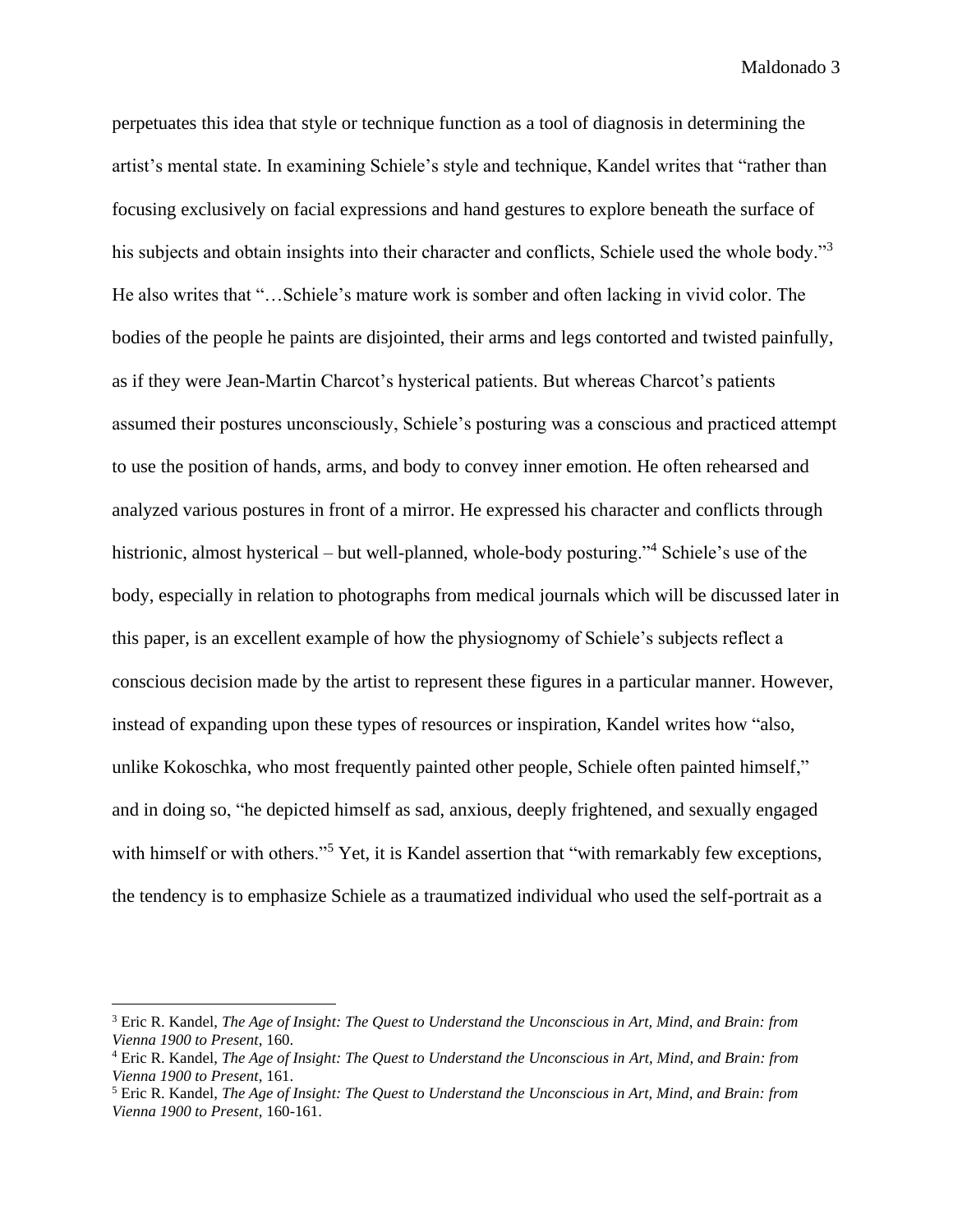means of articulating angst."<sup>6</sup> Kandel recognizes that Schiele is characterized as a 'traumatized' individual, yet this statement does not appear to identify this as a negative approach in examining Schiele and his oeuvre. However, as a scholar who is contributing to this tradition, the evidence that he offers in presenting Schiele as traumatized, such as the death of his father who succumbed to syphilis in 1904, $\frac{7}{1}$  is mere speculation and does not allow for a more objective analysis that does not primarily rely on biography that is not attested within Schiele's letters.

Because this practice of examining Schiele's artwork as a reflection of his inner state is quite common, other scholars engage in this approach and offer further interpretations into the psyche of the artist. In a similar fashion to Eric Kandel, Patrick Werkner approaches Schiele and his artwork by focusing too heavily on the subjective in his book *Austrian Expressionism: The Formative Years* (1993). Werkner writes that "Schiele's now burgeoning radicalism carried to its logical conclusion a form of expression that made "body" and "soul" inseparable. Thus, his attention inevitably began to focus on those areas that were taboo for a culture of aestheticism. The drawings and paintings that he now produced alter his manner of depicting himself in a way that is almost manic." <sup>8</sup> He then writes that this artwork "reflect[s] a journey into the inner self that exploits every possible mode of bodily expression, that mercilessly exposes all facets of what is ostensibly ugly or diseased, and that documents every private psychological ordeal. He [Schiele] was continually fascinated by the complexity of the relationship between inner experience and its external projection. The human physis contained for him an abundance of possibilities of form that could be made to correspond to his innermost perceptions and their

<sup>6</sup> Gemma Blackshaw, "The Pathological Body: Modernist Strategising in Egon Schiele's Self-Portraiture," *Oxford Art Journal* 30, no. 3 (2007), 397.

<sup>7</sup> Eric R. Kandel, *The Age of Insight: The Quest to Understand the Unconscious in Art, Mind, and Brain: from Vienna 1900 to Present*, 163.

<sup>8</sup> Patrick Werkner, *Austrian Expressionism: The Formative Years*, trans. Nicholas T. Parsons, (Palo Alto: The Society for the Promotion of Science and Scholarship, 1993), 119.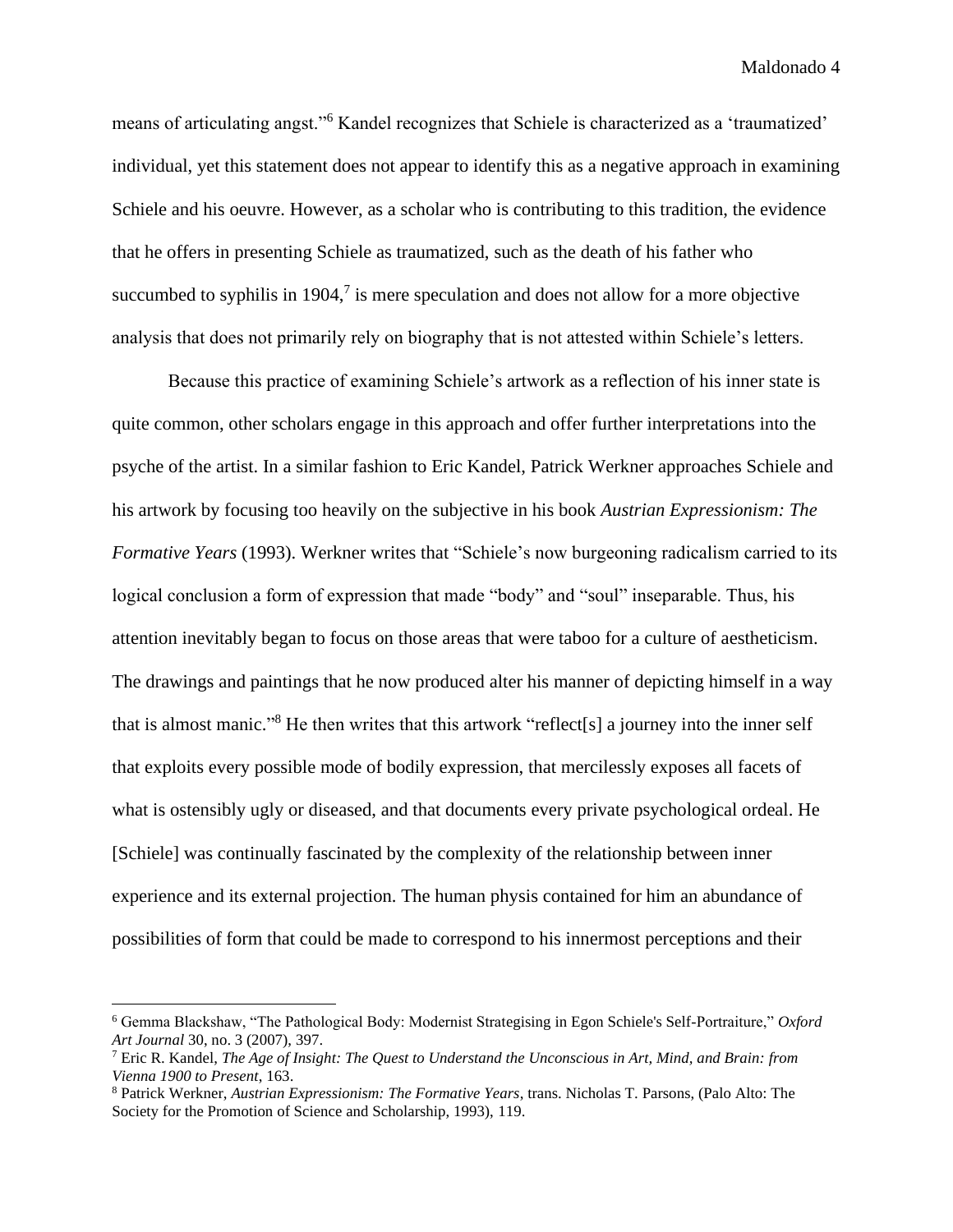counterpart in experience." <sup>9</sup> Apart from the problematic language used to describe disability as something that is ugly or diseased, Werkner suggests that the body is a vehicle of expression for articulating the inner self. Although the modes of bodily expression do communicate something about the subject to the viewer, to suggest that the artwork alone can communicate all these inner emotions without providing any additional context or evidence is a bit misleading as the intention of the artist is not made clear solely through the subject. Offering some sort of primary source evidence, Werkner writes that Schiele wrote in a letter dated to 1911 that "I still believe…that the greatest artists painted figures," and with this Werkner argues that "for Schiele, the figure, the representation of the body, is the ultimate means of expression. The contours of a nude become the outlines of the human drama, the external surface of a naked body in watercolor becomes the landscape of the soul."<sup>10</sup> There is no doubt that Schiele's use and manipulation of the human body was used as a vehicle for expression and communication. However, to provide such scant evidence from the artist himself and then use this evidence to draw such a conclusion that the body for Schiele was a reflection of the soul is a bit misleading. This scholarship also does not offer the reader much of a foundation to explore these assertions made about Schiele and examine how exactly the artist utilized the body and manipulated physiognomy to communicate something either about himself as an artist or individual, or about the subjects whom he depicted that were solely models or prominent figures within his life or Viennese society.

#### **Disability & Modern Art**

Because the attempts to project an artist's inner state is not sufficient in examining their purpose in utilizing disability and its visual vocabulary, the concept of "disability aesthetics,"

<sup>9</sup> Patrick Werkner, *Austrian Expressionism: The Formative Years*, 119.

<sup>10</sup> Patrick Werkner, *Austrian Expressionism: The Formative Years*, 119.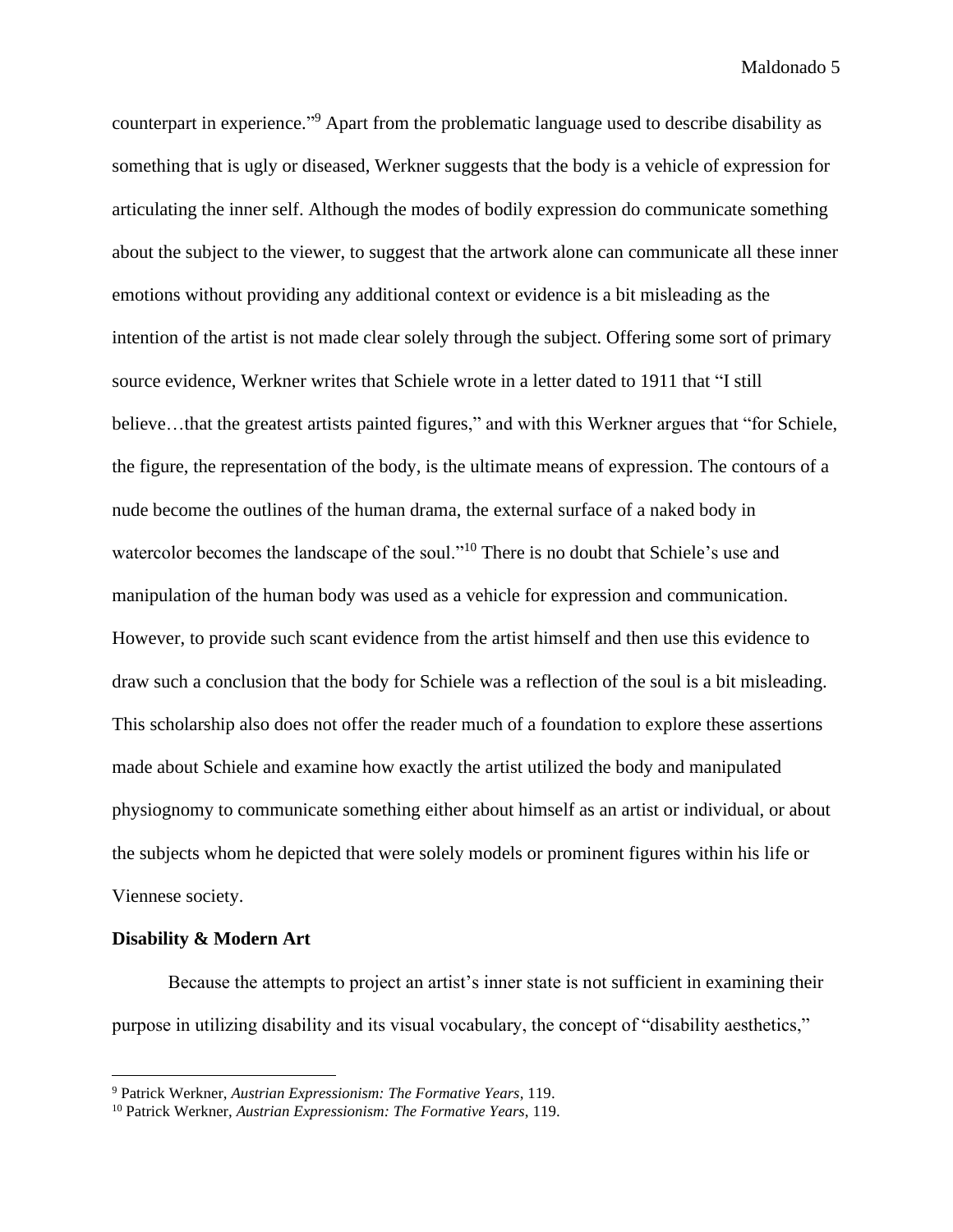coined by Tobin Siebers, offers a new and relevant lens to examine bodily difference within modern art and beyond. Tobin Siebers' theory of disability aesthetics examines the relationship between disability and modernist artwork and techniques, and provides a foundation in which to interpret the radical shift in visual imagery and representations surrounding the body. In his article published in 2008, "Disability Aesthetics and the Body Beautiful: Signposts in the History of Art," Siebers offers a definition of disability aesthetics by arguing that "disability aesthetics assert the incontestable conclusion that modernist techniques and formal experiments render bodies whose shapes mimic deformation, whose coloration resonates with disease conditions, and whose subject matter takes on explicitly the representation of physically and mentally disabled people."<sup>11</sup> This definition thus argues that modernist art represents disability "deliberately and explicitly represented as disability." <sup>12</sup> In his book, *Disability Aesthetics* (2010), Siebers expands upon the assertion set forth within the article and writes how "…the disabled body and mind as play significant roles in the evolution of modern aesthetics, theorizing disability as a unique resource discovered by modern art and then embraced by it as one of its defining concepts."<sup>13</sup> By recognizing the importance of disability as a conscious and deliberate choice made by modern artists, Siebers provides a framework in which to examine modern artwork, such as Schiele's, and the intentional use of disability during this time. Siebers also writes that "disability aesthetics refuses to recognize the representation of the healthy body – and its definition of harmony, integrity, and beauty – as the sole determination of aesthetic."<sup>14</sup> Thus, "[it] names the emergence of disability in modern art as a significant presence, one that shapes

<sup>11</sup> Tobin Siebers, "Disability Aesthetics and the Body Beautiful: Signposts in the History of Art," *ALTER - European Journal of Disability Research* 2, no. 4 (October 1, 2008), 330.

 $12$  Tobin Siebers, "Disability Aesthetics and the Body Beautiful: Signposts in the History of Art," 330.

<sup>13</sup> Tobin Siebers, *Disability Aesthetics*, (Ann Arbor: University of Michigan Press, 2010), 2.

<sup>14</sup> Tobin Siebers, *Disability Aesthetics*, (Ann Arbor: University of Michigan Press, 2010), 3.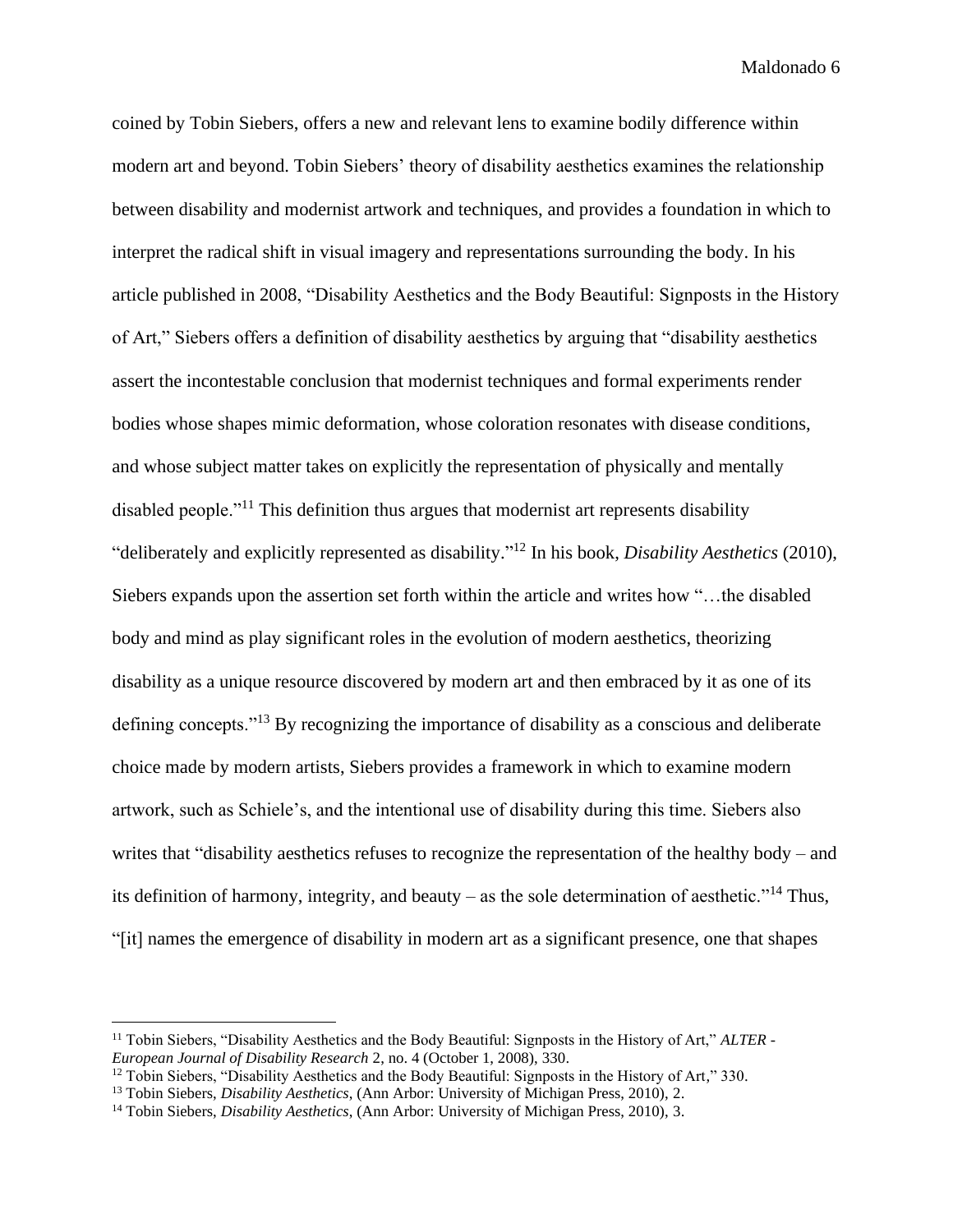modern art in new ways and creates a space for the development of disabled artists and subjects."<sup>15</sup> With these ideas put forth by Siebers, he asserts that this development in modernist aesthetics to explicitly represent disability is not one that solely attempts to redefine the beauty standards established by the academy, but also examines alternate ways in which to represent the body for artistic purposes and effects. In his chapter, "Musical Modernism and Its Disability Aesthetics" in *Sex, Identity, Aesthetics: The Work of Tobin Siebers and Disability Studies*, Joseph Straus writes that "modernist art aestheticizes disability into new forms of beauty. Aestheticizing disability does not mean prettifying it or normalizing it to conform to traditional standards of beauty, however. Rather, it means the significant broadening and, in some cases, the radical subversion and disruption of traditional notions of beauty."<sup>16</sup> With this shift in aesthetics related to the body as well as beauty, Schiele's use of disability, though radical, aligns with this phenomenon unique to modernism. Straus then asserts that "in modernist art as in the societies from which it arose, disability is thus simultaneously a focus of pity (leading to normalization or cure), horror (leading to segregation and institutionalization), and fascination (leading to valorization and celebration)."<sup>17</sup> Thus, this 'shock-value' associated with the imagery of disability offers Schiele a reactionary response that will allow him the opportunity to self-fashion his artistic identity as well as provide him with a platform to project his image as the avantgarde, tortured and misunderstood artist.

#### **Expressive Outlet or Calculated Opportunist?**

<sup>15</sup> Tobin Siebers, *Disability Aesthetics*, (Ann Arbor: University of Michigan Press, 2010), 3.

<sup>16</sup> Joseph N. Straus, "Musical Modernism and Its Disability Aesthetics" in *Sex, Identity, Aesthetics: The Work of Tobin Siebers and Disability Studies*, eds. Jina B. Kim, Joshua Kupetz, Crystal Yin Lie, and Cynthia Wu, (Ann Arbor, Mi: University of Michigan Press, 2021), 126.

<sup>&</sup>lt;sup>17</sup> Joseph N. Straus, "Musical Modernism and Its Disability Aesthetics" 127.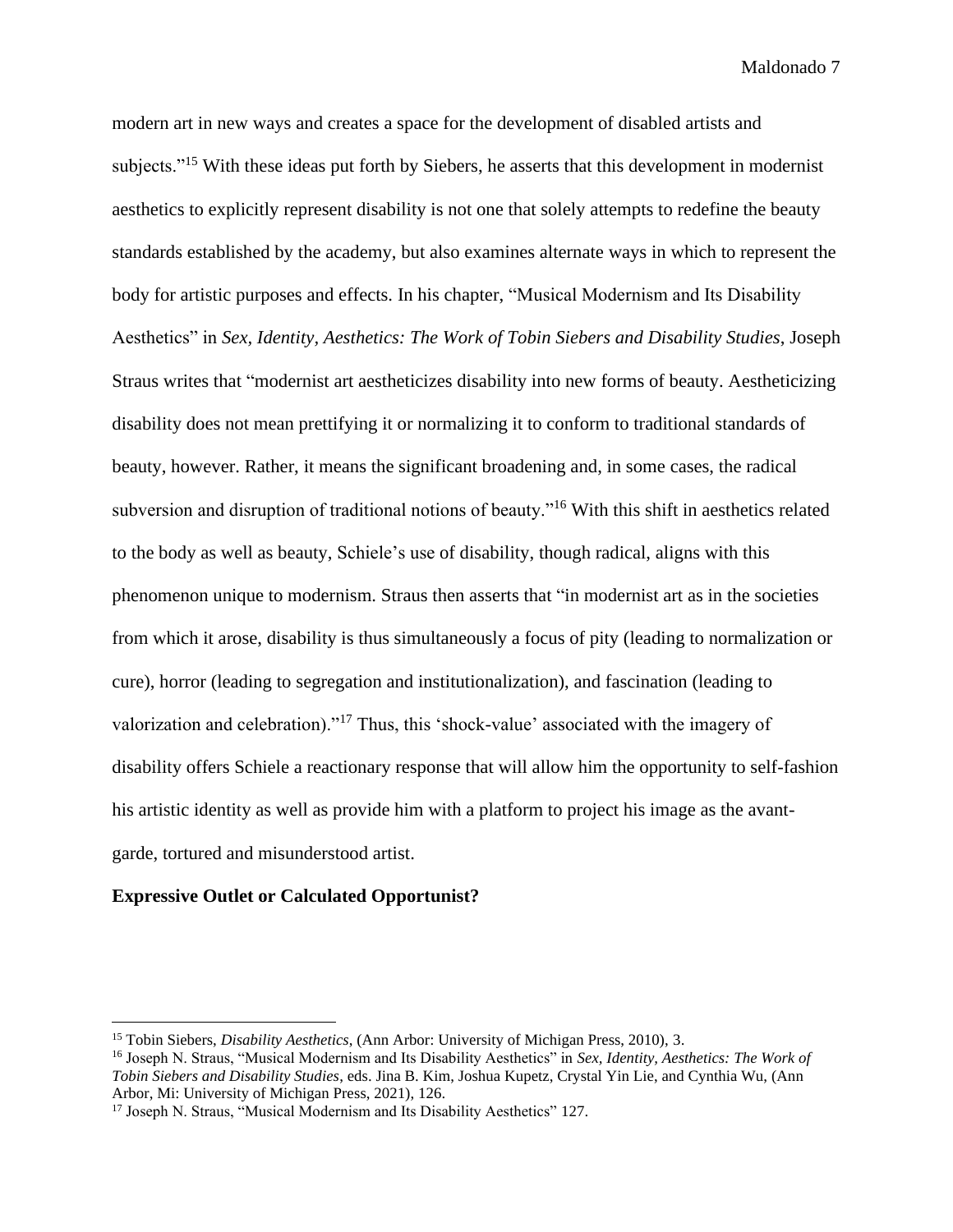The emphasis within scholarship upon Egon Schiele the artist and his presumed lived experience that he supposedly documents in his self-portraiture is clearly not sufficient in understanding Schiele's motivation in adopting such a radical visual vocabulary. Thus, in addition to critiquing the dominating psychoanalytic approach, art historian Gemma Blackshaw offers alternate sources to the artist's decision and asserts that Schiele's use of atypical physiognomy reflects a knowledge of and response to the tastes and preferences for the local Viennese art market. In her article, "The Pathological Body: Modernist Strategising in Egon Schiele's Self-Portraiture," Blackshaw argues that "Schiele's turn to this particular genre, style and aesthetic [i.e. the disabled body] at this particular moment was a strategic move, showing his astute awareness of market taste and dynamics."<sup>18</sup> Within this article, Blackshaw aims to show that this self-representation was "geared specifically towards a local art market," and that although he is often characterized as a "wunderkind" of some sort, Schiele was not looking to express his inner self.<sup>19</sup> Although Blackshaw does not draw upon Tobin Siebers' *Disability Aesthetics* or even Disability Studies to support her assertion, her contribution by examining these alternate sources are critical and will serve as a basis within this paper to build upon the argument of Schiele's self-fashioning as a suffering artist through disability. Blackshaw continues this argument by adding that she would "…argue even further that the particular type of body Schiele chose to take on as his own effectively enabled the artist to launch himself into Vienna's narrowly circumscribed and competitive art market."<sup>20</sup> She frames her assertion by writing that "Klaus Albrecht Schroeder was the first to point to photographic journals popularizing nervous disorder as possible sources for Schiele's self-representation, concentrating

<sup>&</sup>lt;sup>18</sup> Gemma Blackshaw, "The Pathological Body: Modernist Strategising in Egon Schiele's Self-Portraiture," 379-381.

<sup>&</sup>lt;sup>19</sup> Gemma Blackshaw, "The Pathological Body: Modernist Strategising in Egon Schiele's Self-Portraiture," 379-381.

<sup>&</sup>lt;sup>20</sup> Gemma Blackshaw, "The Pathological Body: Modernist Strategising in Egon Schiele's Self-Portraiture," 381.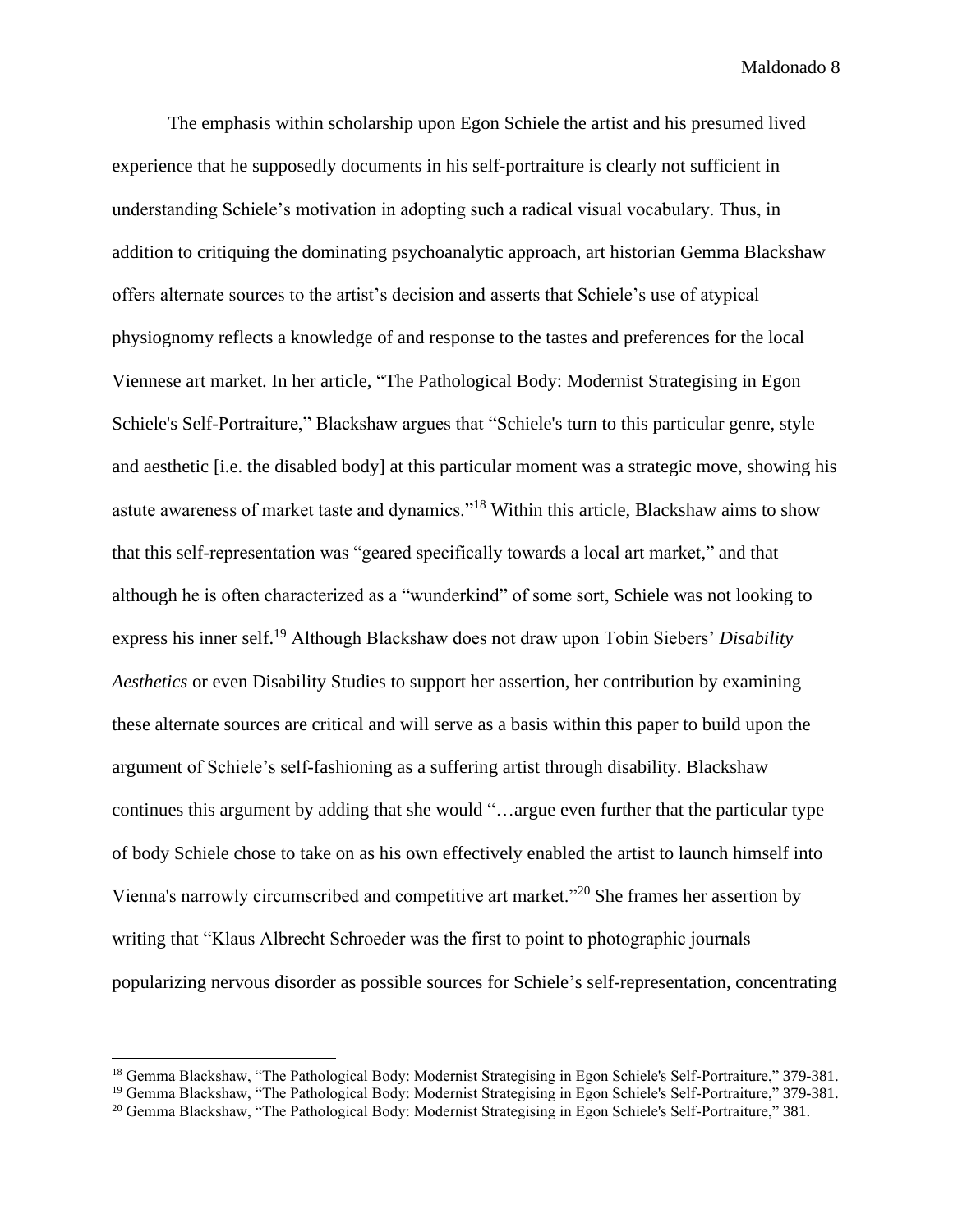on the striking iconographic parallels." <sup>21</sup> These journals include the *Iconographie Photographique de la Salpêtrière* (IPS) journal [1876-1880] and the *Nouvelle Iconographie Photographique de la Salpêtrière: Clinique des Maladies du Système Nerveux* (NIS).<sup>22</sup> The *Iconographie Photographique de la Salpêtrière* focused on the various manifestations of hysteria, mostly within women, and when it was published under the new name of *Nouvelle Iconographie Photographique de la Salpêtrière: Clinique des Maladies du Système Nerveux*, its focus shifted towards neurological disease.<sup>23</sup> Blackshaw describes how "a fascinating and distinctive iconography emerged out of the later NIS, in which photographs of predominantly male patients were used to construct a canon of the physical extremes of the body-in-pain."<sup>24</sup> Because these journals were in circulation during this time, Schiele and his contemporaries would have been exposed to such iconography that would have informed their understanding of disability and the body. With the journals as a resource, Blackshaw writes that "what we perhaps see in this sustained effort to highlight the 'invasion' of pathology into art, and art into the imaging of pathology, is the expectation that the *NIS* journal would appeal not only to doctors, but to artists. I would like to argue even further that in its privileging of the image, the journal effectively marketed itself as a source book for modern artists searching for new iconographies of the body."<sup>25</sup> Although the journal existed as a valuable resource for learning about and adopting this iconography into one's artwork, connections to the medical community allowed artists such as Schiele to gain access to patients within hospitals and use these individuals as studies or models for future works. Blackshaw writes that Schiele had a close relationship to Dr.

<sup>21</sup> Gemma Blackshaw, "The Pathological Body: Modernist Strategising in Egon Schiele's Self-Portraiture," 382.

<sup>22</sup> Gemma Blackshaw, "The Pathological Body: Modernist Strategising in Egon Schiele's Self-Portraiture," 382-83.

<sup>&</sup>lt;sup>23</sup> Gemma Blackshaw, "The Pathological Body: Modernist Strategising in Egon Schiele's Self-Portraiture," 383.

<sup>&</sup>lt;sup>24</sup> Gemma Blackshaw, "The Pathological Body: Modernist Strategising in Egon Schiele's Self-Portraiture," 384.

<sup>25</sup> Gemma Blackshaw, "The Pathological Body: Modernist Strategising in Egon Schiele's Self-Portraiture," 388.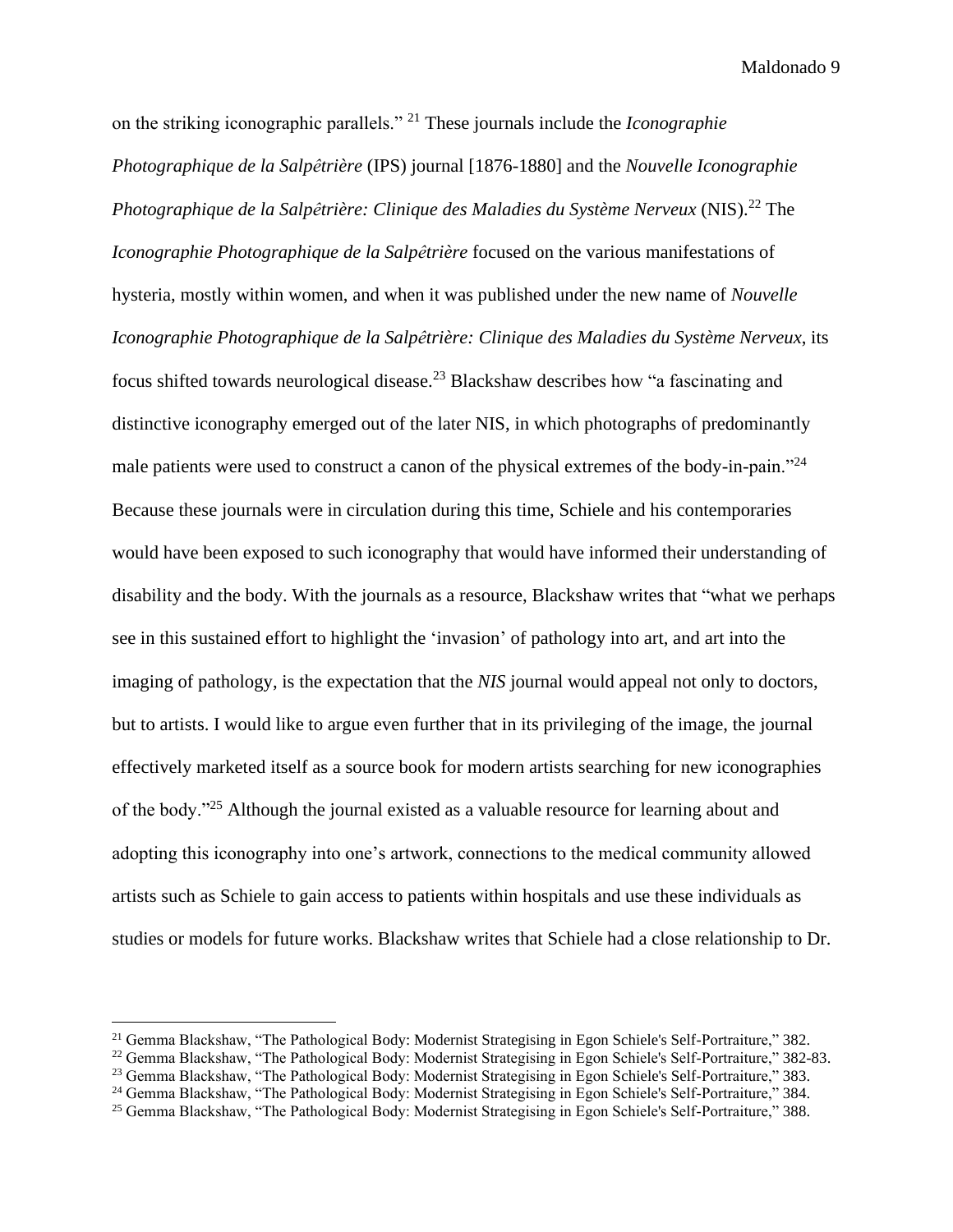Erwin von Graff, a gynecologist with a background in "pathological anatomy" who granted Schiele permission to draw patients consisting of pregnant women & babies at the university clinic in 1910.<sup>26</sup> In addition to his relationship with Dr. von Graff, Schiele was also acquainted with Josef Hoffman, the architect responsible for Purkersdorf Sanatorium in Vienna. Blackshaw writes how "Josef Hoffman who secured Schiele's place in the *Internationale Jagdausstellung* in 1910. Here, Schiele exhibited the female nude from the 5 works mentioned earlier in the article.<sup>27</sup> 1910 proved to be a year especially vital for Schiele's career, and in acknowledging this Blackshaw writes that "the fact that 1910 marked one of Schiele's most lucrative years for selfportrait sales and portrait commissions further shows that the image of the pathological body he offered was one which clearly appealed."<sup>28</sup> By adopting the iconography from the medical journals that had been circulating at the time as well as utilizing the resources available to him through his connections within the medical community, Schiele's use of the physically impaired body within his oeuvre demonstrates a knowledge of disability as another form of self-fashioning that garnered an audience within early-twentieth-century Vienna. As Schiele sought to assert his identity as an emerging artist, Blackshaw writes how in "…Schiele representing his body as a pathological and pitiful site for male spectators who could - in looking, buying, exchanging and identifying - promote the artist as the 'precociously diseased' young Vienna."<sup>29</sup> Thus, in attempting to establish his presence and identity as an artist, Schiele's turn to disability reflects a deeper understanding of the cultural attitudes and preconceived notions related to bodily difference and mental illness that would allow him to succeed in his career.

#### **Influence of Medical Photography**

<sup>&</sup>lt;sup>26</sup> Gemma Blackshaw, "The Pathological Body: Modernist Strategising in Egon Schiele's Self-Portraiture," 391.

<sup>&</sup>lt;sup>27</sup> Gemma Blackshaw, "The Pathological Body: Modernist Strategising in Egon Schiele's Self-Portraiture," 391.

<sup>&</sup>lt;sup>28</sup> Gemma Blackshaw, "The Pathological Body: Modernist Strategising in Egon Schiele's Self-Portraiture," 395.

<sup>29</sup> Gemma Blackshaw, "The Pathological Body: Modernist Strategising in Egon Schiele's Self-Portraiture," 401.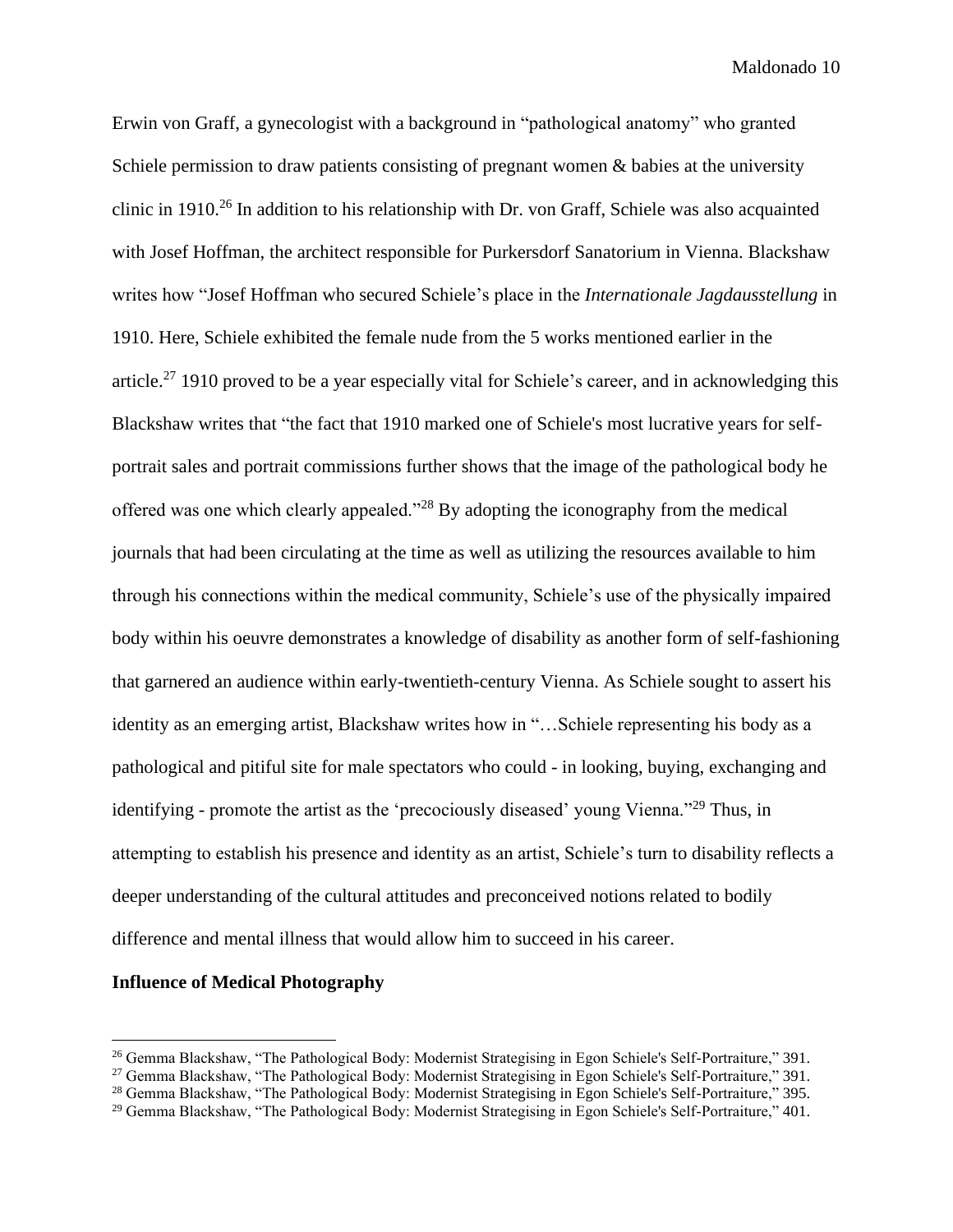As Blackshaw asserts the importance and influence of medical photography within Schiele's oeuvre, it becomes apparent upon examining his self-portraits the extent to which the visual vocabulary of disability and bodily difference had upon him as an artist. However, in his book, *Egon Schiele: Eros and Passion* (1979), Klaus Albrecht Schröder writes that "the sickly, emaciated bodies of his nudes cannot, however, be explained by his own appearance as [a] model. Schiele is not presenting disease as disease, for its own sake; he uses it as a mean to an end, to characterize the artist's psyche. Neither the grimaces nor the dislocated limbs will bear a purely objective interpretation. He is not a naturalistic artist who goes looking for models in a sanatorium. The wretchedness of Schiele's nude self-portraits symbolizes the suffering of the artist."<sup>30</sup> Although Schröder is correct that Schiele's lived experience did not involve an illness, like his father's syphilis, that would have resulted in his skin or body physically undergoing changes due to side effects, Schiele did draw from models of female patients at a hospital in Vienna as well as iconography from medical journals as discussed by Gemma Blackshaw. Blackshaw draws upon an example (fig. 1) from the *Nouvelle Iconographie Photographique de la Salpêtrière: Clinique des Maladies du Système Nerveux* in which a photograph of a man named Charles taken from the NIS is paired with Egon Schiele's *Nude Self-Portrait, Grimacing*  (1910, fig. 2).  $31$  In this photograph, it is evident that Charles is an individual with bodily difference. He has been stripped nude, placed in front of a blank wall, and forced to have his body photographed and documented for the purposes of "furthering medical knowledge." In a very similar fashion, Schiele depicts himself as an individual with atypical physiognomy in the way that he has chosen to elongate his torso, enlarge his hands, and position himself in front of a blank background as if he is one of the patients at the Salpêtrière. However, Schiele's ability to

<sup>30</sup> Klaus Albrecht Schröder, *Egon Schiele: Eros and Passion*, (New York: Prestel, 1995), 56.

<sup>31</sup> Gemma Blackshaw, "The Pathological Body: Modernist Strategising in Egon Schiele's Self-Portraiture," 385.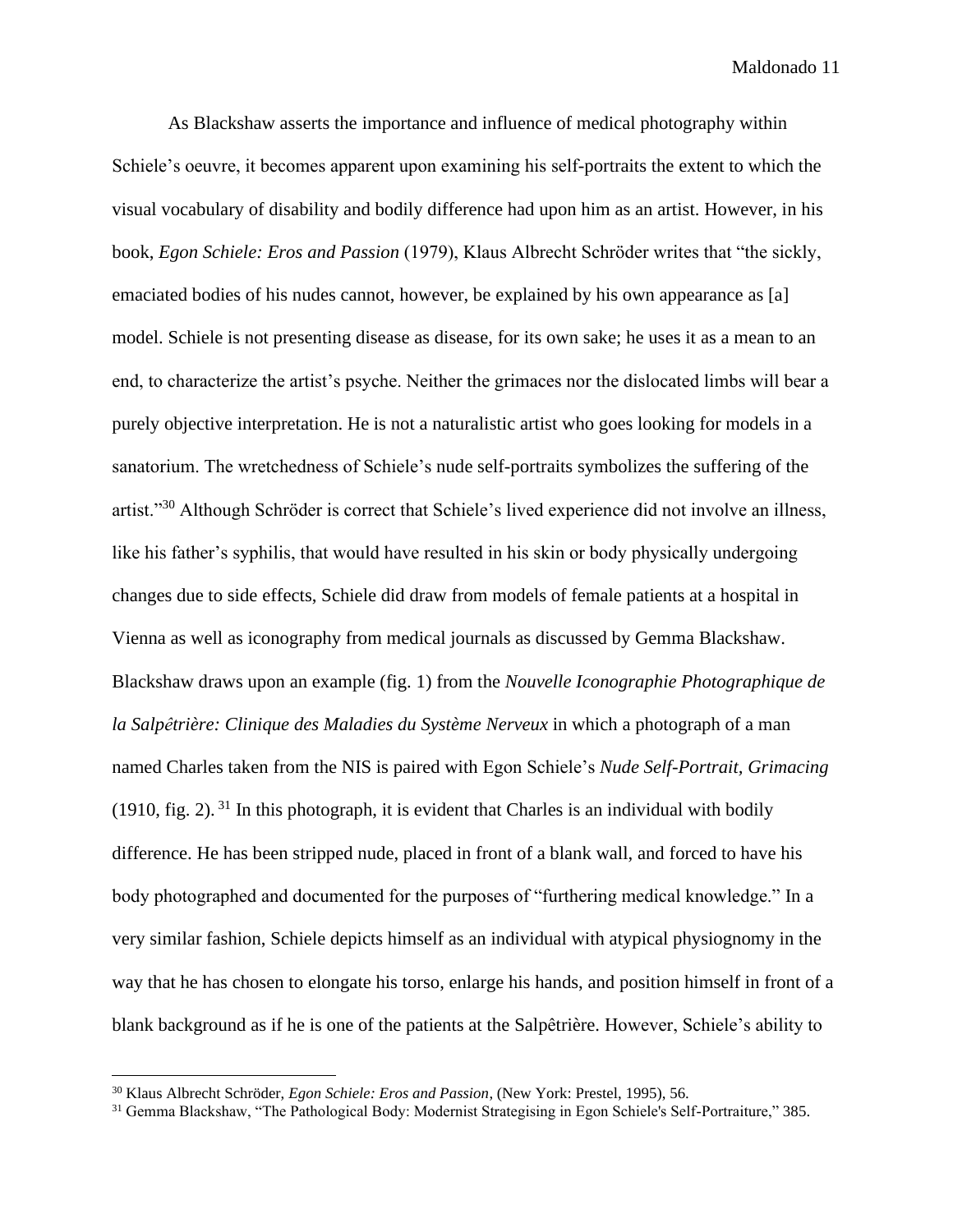self-fashion himself in such a manner demonstrates an autonomy that Charles does not have. He has been objectified and presented in such a demeaning manner that artists such as Schiele deem it acceptable to willfully adopt this mode of representation to communicate an identity that does not belong to them. With this dehumanizing and extremely problematic practice of people with disabilities, Schiele was able to seek out a visual vocabulary that suited his agenda. And by drawing upon the cultural attitudes already in place towards people with disabilities, such as Charles, Schiele could use these visual elements to effectively express his "assumed" artistic identity. Within these self-portraits, it is evident that the medical gaze was equated to the artistic eye. Turning to a photograph depicting a man diagnosed with oxycephaly (fig. 3), a condition resulting in the skull becoming long, high, and narrow due to cranial sutures fusing prematurely, the influence of medical photography within Schiele's work becomes even more apparent. This condition may also affect the physical appearance on an individual's eyes and may lead to a visual impairment. In his 1911 painting, *Prophets (Double Self-Portrait)* [1911, fig. 4], Schiele once again borrows iconography from the NIS to self-fashion his artistic identity. In this double self-portrait, the representation of the figure on the left, particularly his head, mimics the physical differences of the man in the photograph. Here, Schiele has elongated his skull and depicted his eyes in a similar manner. He combines this iteration of the self with the visual vocabulary from previous self-portraits of the emaciated and amputated body. With this selffashioning, Schiele demonstrates once again how he can utilize the iconography of physical difference to communicate and reiterate this interpretation of his artistic identity and further this self-serving agenda.

#### **Objectifying Disability**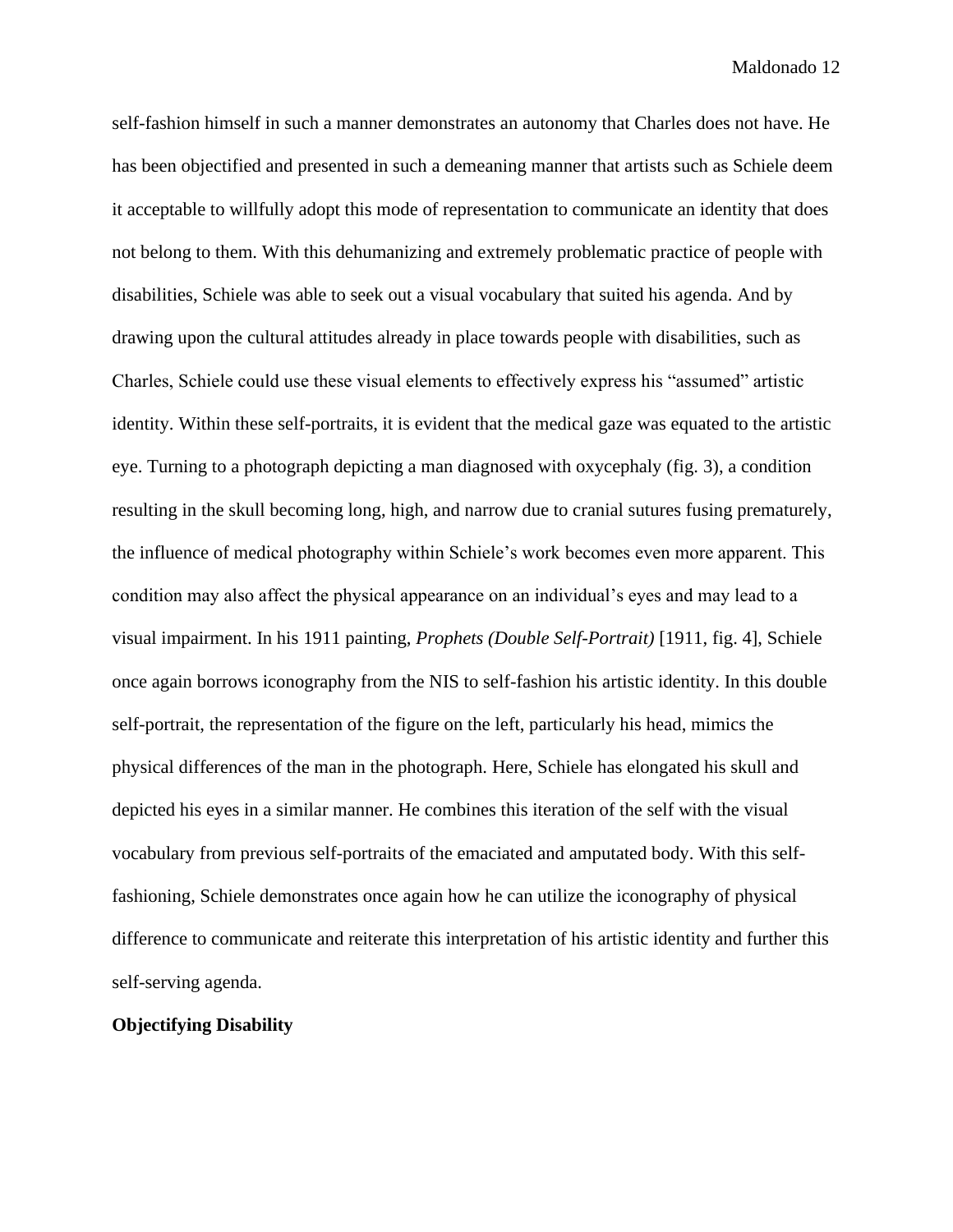By adopting a visual vocabulary rooted in atypical physiognomy dictated by the medical gaze, Egon Schiele creates an image of the modern "nervous" citizen and suffering artist, familiar to members of the twentieth-century Viennese middle class and artist groups. In Schiele's *Seated Male Nude (Self-Portrait)* [1910, fig. 5], Schiele stages himself as a body suspended in air. Here, Schiele wraps his arms around his head with his right arm covering his mouth and his left arm holding the back of his head. His head is turned downwards revealing his red eyelids. His nose rests on his right arm as he buries his mouth into his arm. Visually similar to the red eyelids, the viewer is then drawn to the red nipples on Schiele's chest. The roundness of his pectoral muscles is juxtaposed with the angularity of his torso. His left armpit juts out like a jagged knife, and this angularity is repeated at the hipbones. Schiele's torso is elongated and draws the viewer further down to his stomach that also echoes the roundness of the pectoral muscles. His belly button and genitalia are painted in the same red as the eyelids and nipples. The hair on Schiele's legs, much like the hair on his arms and head, appears as if he has been administered electroshock therapy, as if he were a patient of Purderksdorf receiving this available treatment.<sup>32</sup> The musculature of Schiele's legs stands out from the emaciated torso they are attached to. Yet, right before the viewer reaches the end of Schiele's nude body, his legs are amputated at the calf right before the ankle. Here, Schiele presents himself as a passive object of viewing to his audience. He abandons his autonomy and withdraws from any sort of communication with the viewer. In doing so, Schiele surrenders himself to the viewer's critiquing gaze, and highlights this dynamic of an artist's experience. His understanding of disability as a tool for furthering his agenda reflects a detached and objectifying lens that he casts upon people with disabilities in which he is able to adopt this iconography and adapt it to his

<sup>32</sup> Leslie Topp, "An Architecture for Modern Nerves: Josef Hoffmann's Purkersdorf Sanatorium," *Journal of the Society of Architectural Historians* 56, no. 4 (Dec. 1997), 414.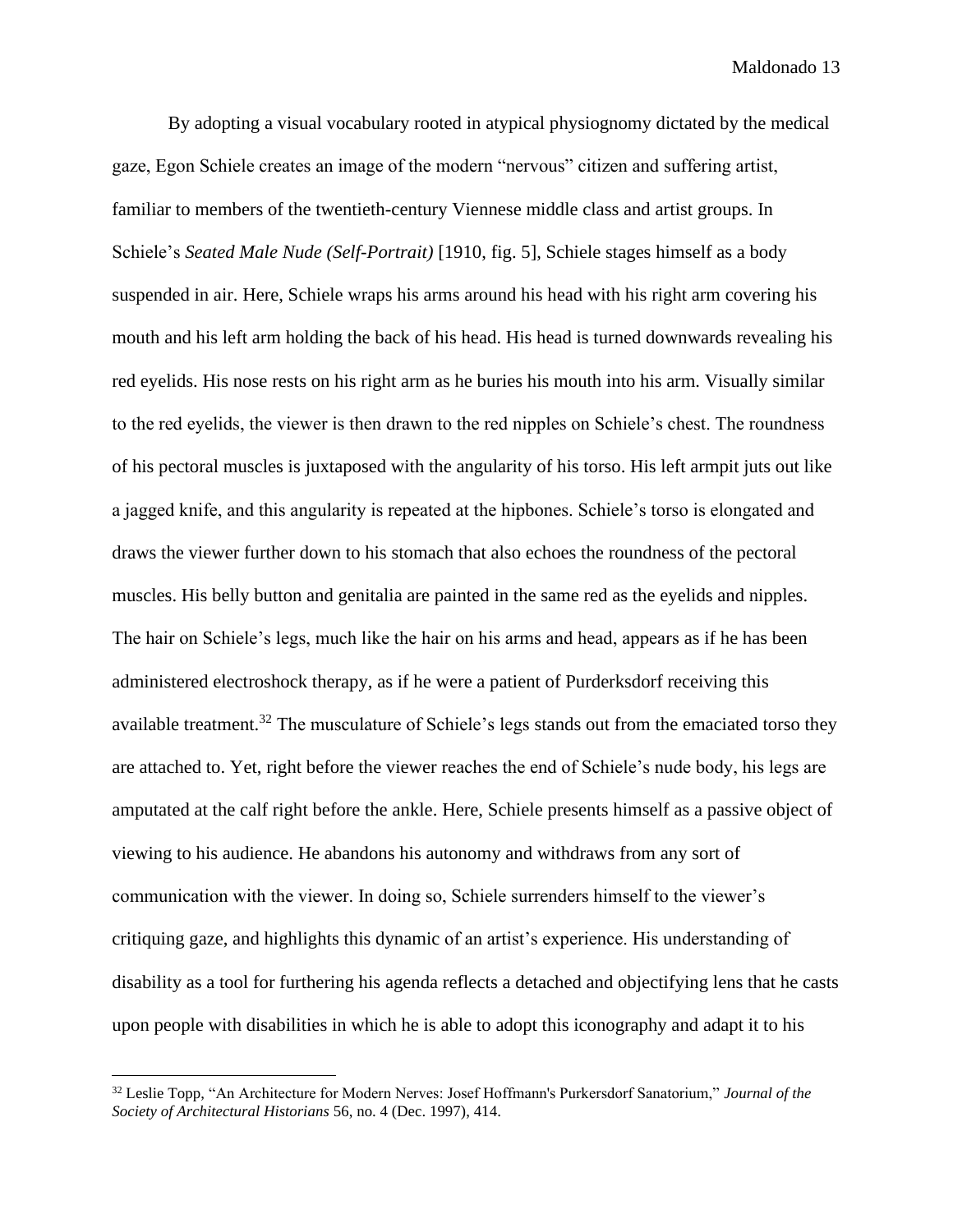own needs. Through this practice, Schiele reveals how during early-twentieth century Vienna, such influences and resources were at the artist's disposable, no matter how dehumanizing this understanding of disability was. In fact, the scholarship surrounding Schiele reflects how to objectify and to a degree, weaponize this visual vocabulary, that serves this self-interest as it does not take into account the lived experiences of those with atypical physiognomy or other disabilities. But instead, it revolves around the highly subjective emotions of the "suffering" Schiele. An individual who used these images only to serve his cause in marketing himself to the competitive art market of Vienna.

Upon examining the stylistic qualities of Schiele's manipulation of the body, Jane Kallir writes in her book, *Egon Schiele: Life and Work* (2003), that "…the [1910 self-portraiture] series is largely reliant on the impact of pose and gesture…Though naked, there is nothing erotic about these bodies: rather, they are condemned to perpetual tension and discomfort."<sup>33</sup> Although Kallir assertion hold truth in that Schiele self-portraits portray a level of tension and discomfort within the body, the use of red to emphasize erogenous areas of the body appears to indicate some sort of eroticism associated with this physically impaired body of the artist. In another self-portrait from this series, *Self-Portrait, Nude* (1910, fig. 6) Schiele portrays his once again as the primary subject. Yet, this time his head is directed toward the viewer and his eyes meet one's gaze. Schiele's body, here, has been reduced to a torso in which his arms stop just right after the shoulder and his lower half does not continue past his hips. His body appears even more emaciated than before. His skin is painted with some flesh tones, yet the incorporation of grey paint suggests that his body is combatting some sort of illness. The almost hollow sockets of the eyes, the two holes on his face signaling the absence of a nose, and the angularity of his face all

<sup>33</sup> Jane Kallir, *Egon Schiele: Life and Work*, (New York: Abrams, 2003), 72.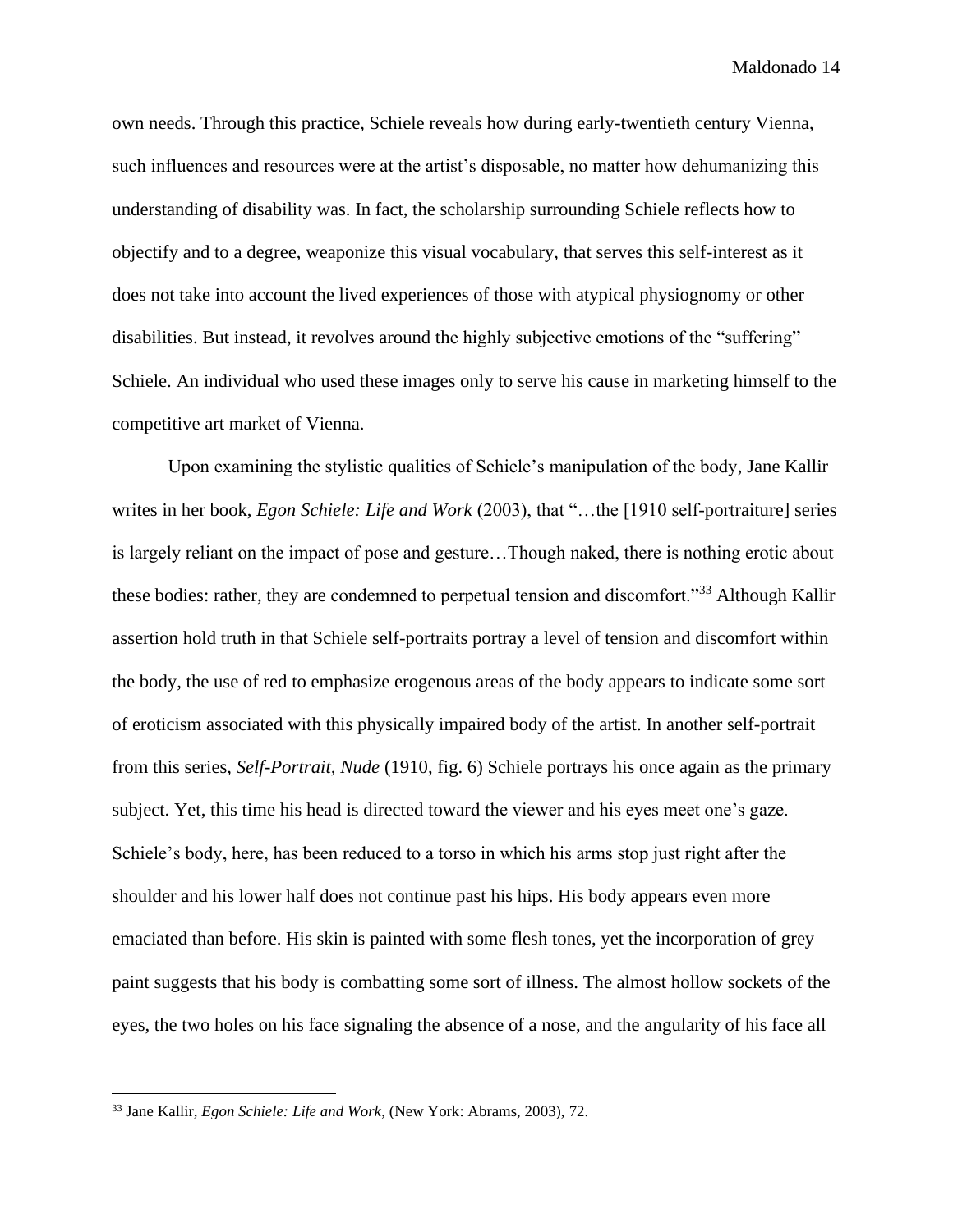suggest that this head of the artist is in fact a skull. Schiele's body with the definition of the ribcage indicated by the flesh on his side almost falling off also suggests that Schiele is presenting himself as some sort of corpse here.

In attempting to understand the purposes behind adopting a visual vocabulary rooted in the use of bodily difference, Jane Kallir writes once again that "if Schiele's work seems autobiographical to an unusual extent, it may be because introspective musings frequently accompany an adolescent's search for independent identity."<sup>34</sup> This search for an "independent identity" relates to his expression and communication of an artistic identity in which he utilizes his work and disability aesthetics to discover and achieve. Schröder writes that with Schiele "the trauma of total isolation, by which the artist is threatened, results from his loss of undistorted communication with the world."<sup>35</sup> In her book, *Egon Schiele's Portraits* (1974), Alexandra Comini echoes this sentiment by writing that "the preoccupation with the self was of course also with traditional Northern European artists from Dürer to Van Gogh, and the same sort of quizzical or brooding intensity with a double emphasis on face and hands…Schiele's selfconcern was coupled, as was theirs, with the awareness of being different from most people….Isolation and poverty further contributed to his concentration on [the] self. He had already rejected two socially established institutions – his family and the Academy. He lived a basically solitary life in his self-imposed withdrawal from society…Living alone, introspective by temperament, and existing in age characterized by self-infatuation, Schiele's self-scrutiny, in which he allowed exaggerated pantomime of face and body to externalize mental states, increasingly commanded his artistic attention."<sup>36</sup> Thus, Schiele's feeling of isolation, although

<sup>34</sup> Jane Kallir, *Egon Schiele: Life and Work*, 69.

<sup>35</sup> Klaus Albrecht Schröder, *Egon Schiele: Eros and Passion*, 80.

<sup>36</sup> Alexandra Comini, *Egon Schiele's Portraits*, (Berkeley, CA: University of California Press, 1974), 51.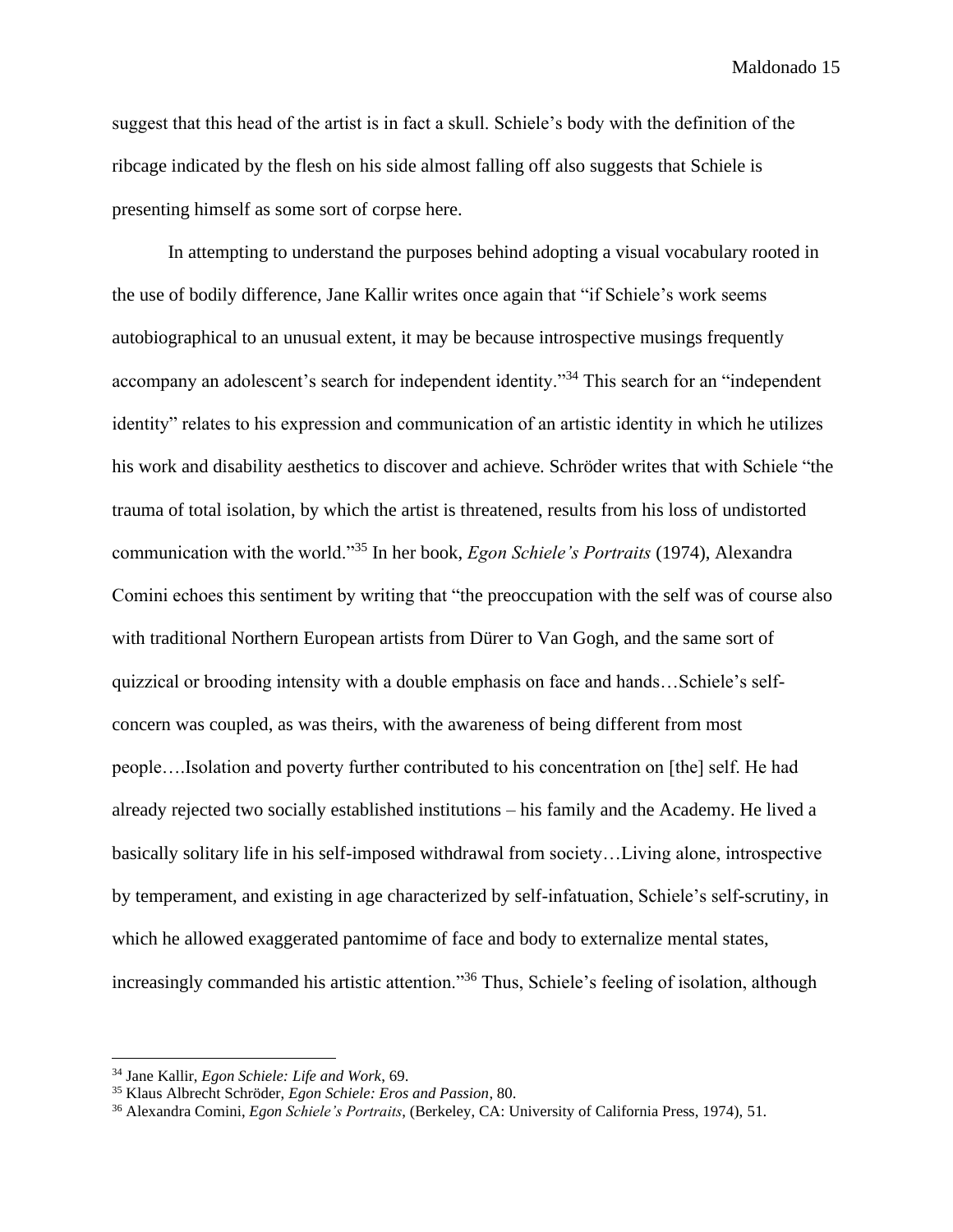not entirely intentional, would align with this tradition of the solitary artist who suffers for the sake of his own art. In his book containing most of the works from Schiele's oeuvre, *Egon Schiele: The Complete Paintings 1909–1918*, Benedikt Taschen writes that "he [Schiele] endeavors to make his guardian [Schiele's uncle] understand that an artist is at the complete mercy of his talent and consequently a vassal of art, and closes by proclaiming that he has no real influence even over the statement of these facts: 'I don't think like this it's more that I feel like this, but it is not I who have written this, not I who am to blame. There is a compulsion here, one that is constant and growing ever greater, that supports me to express what I have said. All the blame lies with natures."<sup>37</sup> This excerpt from Schiele's writing demonstrates how Schiele viewed his artistic identity as being something that was inherent within him and therefore could not control. With this mindset, Schiele's idea of the 'isolated and suffering' artist that he wishes to project and communicate to others then takes on this intrinsic quality that stems from Schiele and cannot be divorced from him as the two are inseparable.

However, as evident through the 1910 self-portraiture series, Egon Schiele relies heavily on nonverbal gestures and disability aesthetics rooted in the physicality of his artwork's subjects [i.e. the artist himself] in order to communicate this artistic identity. In her article, "An Architecture for Modern Nerves: Josef Hoffmann's Purkersdorf Sanatorium," Leslie Topp explains how in treating individuals who were believed to be experiencing mental illness that nervous ailment was viewed as a physical, not a mental state.<sup>38</sup> Because the ideas surrounding mental illness heavily stemmed from the physical and the body, this connection between body and mind was heavily emphasized and brought to light within the physical characteristics related

<sup>37</sup> Benedikt Taschen, *Egon Schiele: The Complete Paintings, 1909-1918*. ed. Tobias G. Natter, (Koln: Taschen, 2017), 431.

<sup>&</sup>lt;sup>38</sup> Leslie Topp, "An Architecture for Modern Nerves: Josef Hoffmann's Purkersdorf Sanatorium," 416.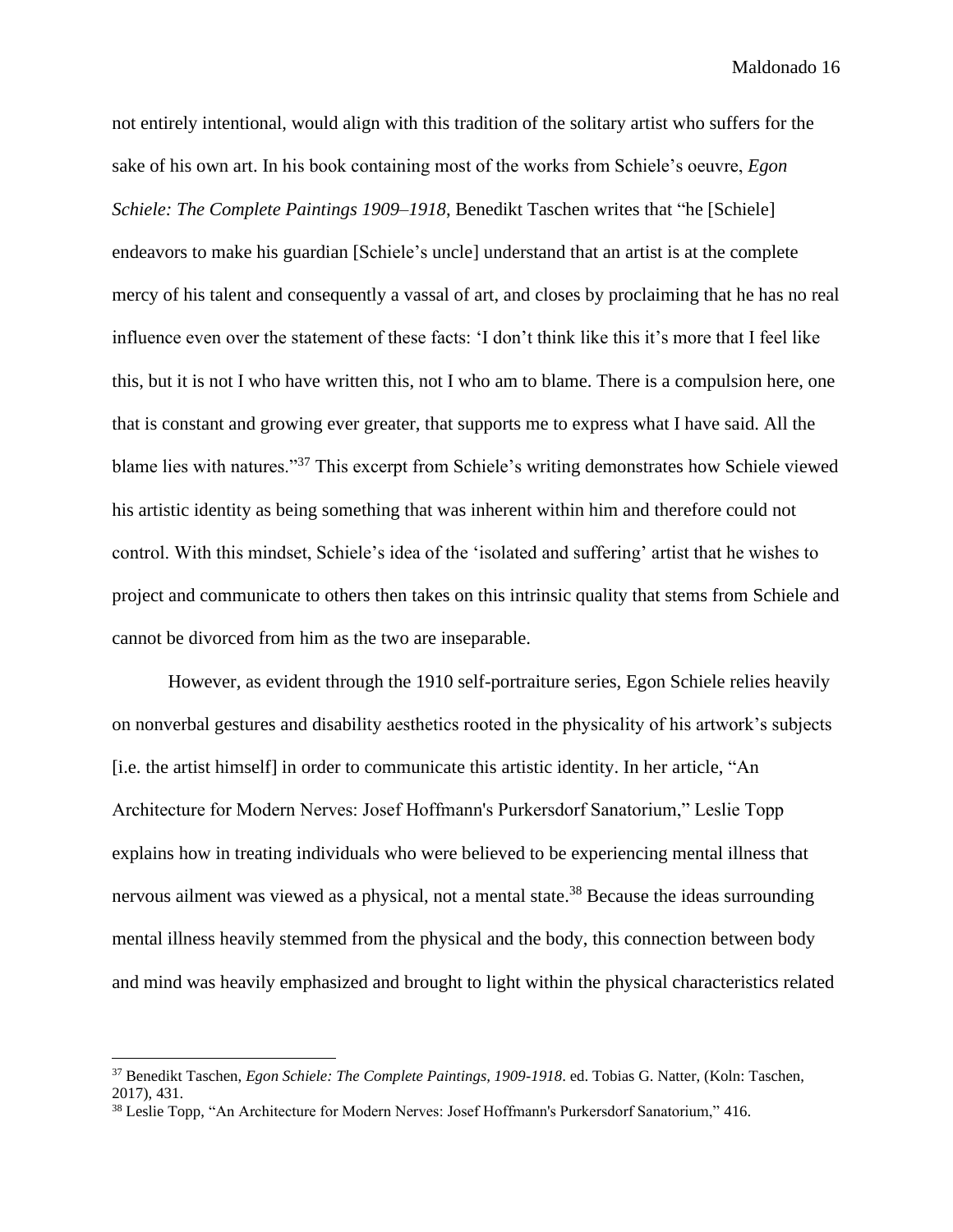to disability and bodily difference. Schröder writes "the noncommunicative gestural language…of Schiele's portraits of himself and others…are vivid symbolic figures of social alienation."<sup>39</sup> Thus, with these visual and nonverbal gestures, Schiele equips their associated meaning to the isolated artist and transfers that onto the canvas, and in turn himself, to communicate this message. Schröder continues this argument by asserting that "the legibility of the hand gestures as pictorial signs is obscured by the generalized message of deviance from the norm. the hands in Schiele's works are not tools, and facial expression is seldom an indicator of natural emotions; combined, hands and faces do not relate to any pictorial narrative, however vestigial. Taken together, the pictorial volumes that recorded the convulsive pathological symptoms provided Schiele with a pattern book of new and unhackneyed gestures."<sup>40</sup> Indeed, Schröder's observation about Schiele incorporating using these representations of atypical physiognomy into his visual vocabulary and using them as the basis for communicating expression within his self-portraiture. In her book *Bodily Desire, Desired Bodies: Gender and Desire in Early Twentieth-Century German and Austrian Novels and Paintings* (2014), Esther Bauer writes how painting serves as a "theatrical performance," in which there is a "fluid relationship between image and viewer, rejection of contemporaneous [male] body ideals."<sup>41</sup> Thus, by combining the visual vocabulary of atypical physiognomy within his self-portraits, Schiele is communicating a radical interpretation and expression of the self, particularly his artistic self, in which he must perform the role of suffering artist to garner attention, and to some extent sympathy, within the Viennese art scene.

<sup>39</sup> Klaus Albrecht Schröder, *Egon Schiele: Eros and Passion*, 80.

<sup>40</sup> Klaus Albrecht Schröder, *Egon Schiele: Eros and Passion*, 86.

<sup>41</sup> Esther K. Bauer, *Bodily Desire, Desired Bodies: Gender and Desire in Early Twentieth-Century German and Austrian Novels and Paintings*, (Evanston: Northwestern University Press, 2014), 85-86.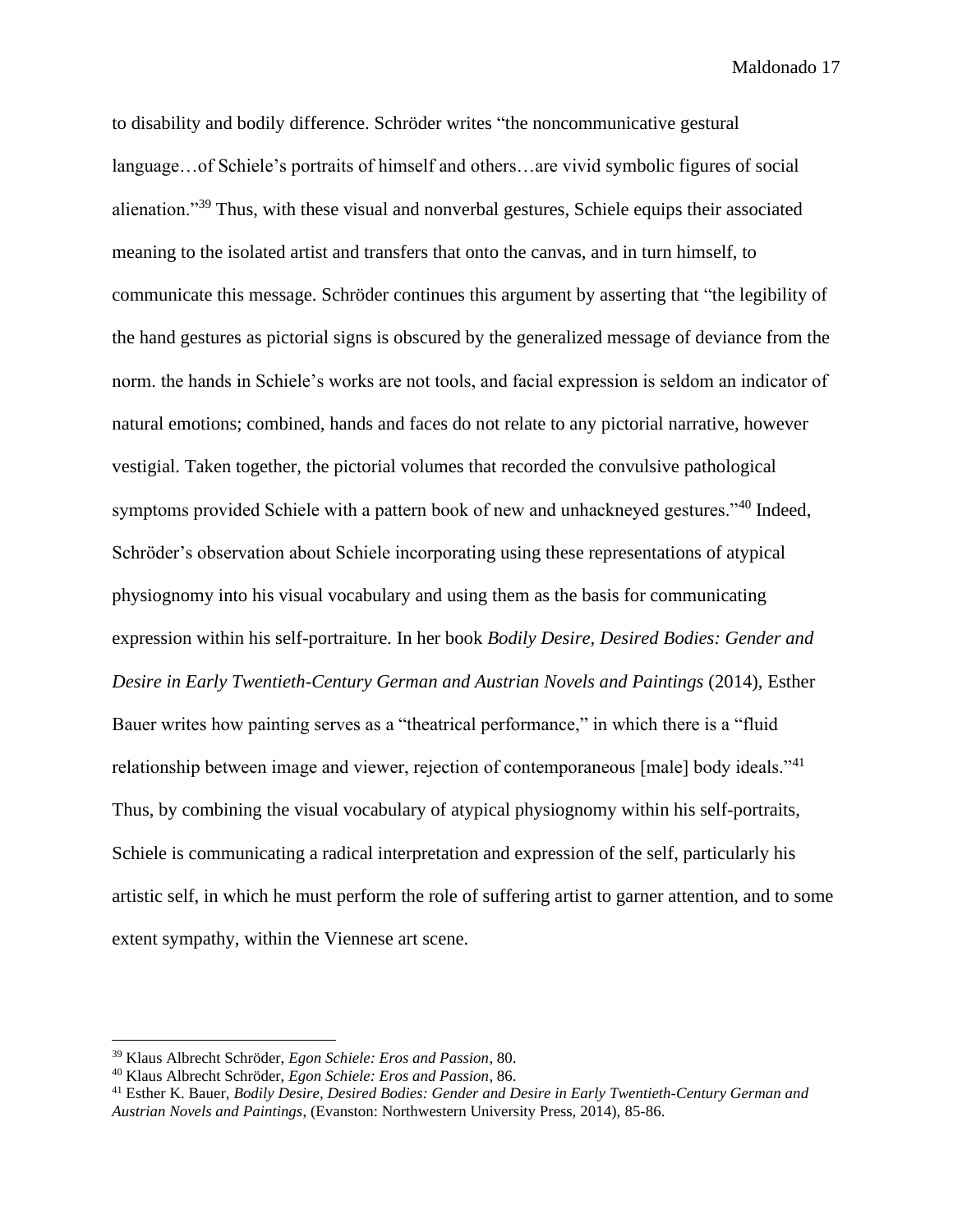In examining Schiele's self-fashioning, Peter Verego writes in a catalogue for an exhibition titled *Egon Schiele: The Radical Nude* (2014) that "the artist seems to have been deliberately experimenting with this genre as a way of trying out a variety of assumed identities or quasi-theatrical roles. It is, however, noticeable how rarely he presents us with a seemingly 'beautiful' self-image."<sup>42</sup> Because "the Viennese avant-garde implicitly rejected the classical association between beauty and truth,"<sup>43</sup> then this idea of turning to atypical physiognomy as a tool for communicating one's identity would align with this practice as well as the assertion set forth by Tobin Siebers of how modernist aesthetics explicitly represent disability. Verego further discusses the aesthetics related to Egon Schiele's self-fashioning by writing that "equally unappealing is the image of himself that Schiele chooses to project. We know from descriptions and photographs that he was tall and good-looking, albeit of slender build. But the torso depicted in both these drawings appears positively emaciated, the flesh fallen away, the rib-cage protruding, each individual rib clearly delineated…the figure's contorted facial features and open mouth seem to speak plainly of horror or despair."<sup>44</sup> Verego appears to be taking a more literal approach in analyzing Schiele's work in the sense that he is in utter disbelief that the artist would depict himself in such a manner. Yet, Schiele, an Expressionist, was not working in a realistic style that documented his true lived experience. Instead, he sought the visual vocabulary of bodily difference as a tool in helping him communicate his reality as an 'struggling' and emerging artist in the Viennese art scene.

As Schiele attempts to self-fashion his identity as an artist by objectifying atypical physiognomy, the ways in which he decides to communicate these ideas to the viewer are

<sup>42</sup> Peter Vergo, et al. *Egon Schiele: The Radical Nude*, ed. Peter Vergo and Barnaby Wright, (London: Paul Holberton Publishing, 2014), 106.

<sup>43</sup> Peter Vergo, et al. *Egon Schiele: The Radical Nude*, 106.

<sup>44</sup> Peter Vergo, et al. *Egon Schiele: The Radical Nude*, 106.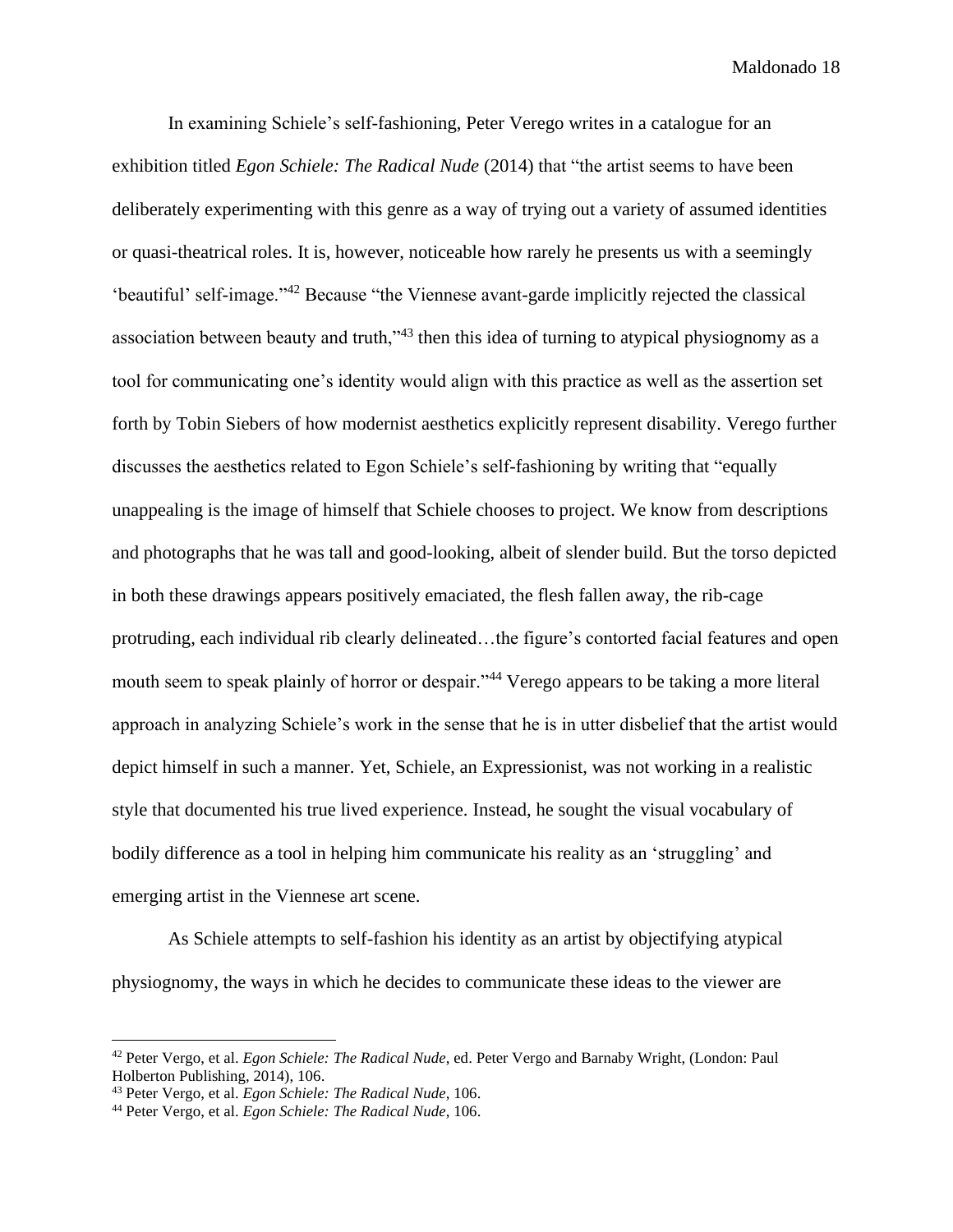especially vital. In her book, *Staring: How We Look* (2009), Rosemarie Garland-Thomson's discussion on the power dynamics of staring by writing that:

Any of us can be a starer or a staree. To be a staree is to show a starer something new, to catch a starer off-guard with an unfamiliar sight. What counts as a new sight in the shared visual landscape constantly shifts depending on a starer's expectations, surroundings, mood, level of engagement, individual history, and acculturation. Once triggered, a stare can yield its bearer myriad responses, from curiosity to confusion, attraction, discomfort, even repulsion. Starees, of course, are sometimes reluctant participants in their starers' visual search for something new; they have their own lives to live. Moreover, people become more or less stareable depending on the context.<sup>45</sup>

Thomson expands upon this idea by explaining how "staring is a high-stakes social interaction for everybody involved. The struggle for starers is whether to look or look away. The struggle for starees is how to look back. Stareable people have a good deal of work to do to assert their own dignity or avoid an uncomfortable scene. People with unusual looks come to understand this and develop relational strategies to ameliorate the damage staring can inflict. Rather than passively wilting under intrusive and discomforting stares, a staree can take charge of a staring situation, using charm, friendliness, humor, formidability, or perspicacity to reduce interpersonal tension and enact a positive self-representation."<sup>46</sup> With these ideas in mind, the way that Schiele engages with the viewer reveals the message that the artist is trying to communicate to his audience. Throughout the three self-portraits, Schiele's interaction with the viewer differs from within each instance. In *Seated Male Nude (Self-Portrait)*, Schiele's eyes are closed allowing the viewer to stare at his body that is presented in a passive manner. Here, the power dynamic is shifted to suit to viewer as they gaze upon Schiele's nude body. *Self-Portrait, Nude*, on the other hand, reverses this dynamic and Schiele confronts the viewer with his own gaze. *Nude Self-Portrait, Grimacing* also presents Schiele as a more active participant in this act of staring in an

<sup>45</sup> Rosemarie Garland-Thomson, *Staring: How We Look*, (New York: Oxford University Press, 2009), 7.

<sup>46</sup> Rosemarie Garland-Thomson, *Staring: How We Look*, 84.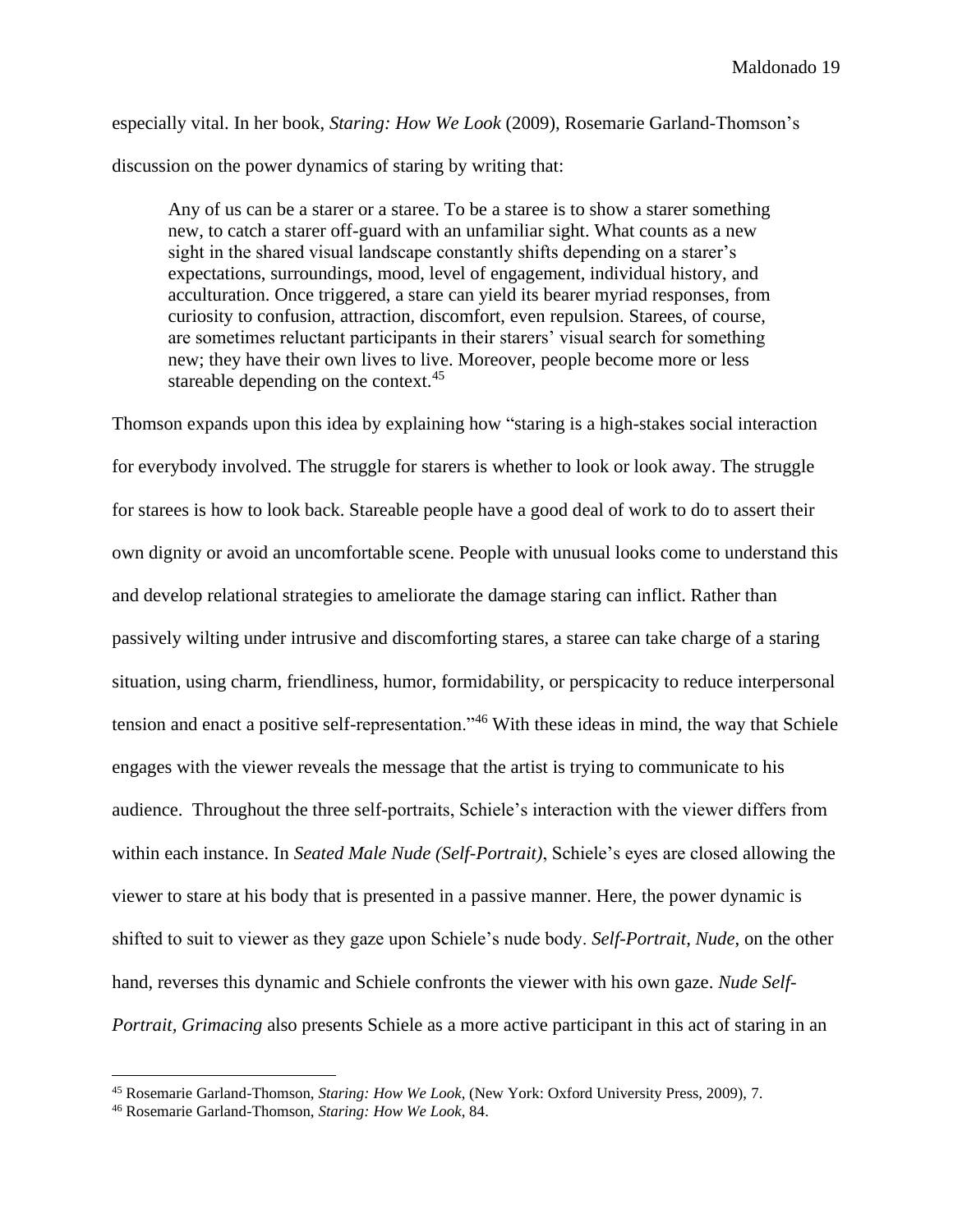almost defiant manner, yet Schiele's decision to almost remove his eyes completely indicates some sort of passivity along with this confrontation. In attempting to communicate his identity as an artist, utilizing the active as well as the passive nature of power dynamics related to staring offers Schiele a tool in which to express this message of a 'suffering artist.' The pathos communicated by the Schiele not engaging with the viewer perpetuates the idea of an artist suffering at the hands of his hand, thus reinforcing this message that he is attempting to share with his audience. However, in the more active instances, Schiele attempts to engage in a more active form of communication, yet obscures areas of the body that would alter this power dynamic between people with disabilities and able-bodied people, thus further perpetuating the type of communication conveying ideas of passivity and disability as a way to observe someone, but not properly engage in a dialogue that recognizes both parties.

#### **Conclusion**

Throughout the self-portraits of Egon Schiele, he continuously turns to signposts of disability, particularly visual representations of atypical physiognomy, in order to convey an artistic identity and establish himself within the art community of early-twentieth century Vienna. To achieve this, Schiele turns to medical photography circulating within the earlytwentieth century, as well as the resources offered to him by medical doctors within his circle. Utilizing atypical physiognomy, and what Tobin Siebers coins as "disability aesthetics" within his self-portraiture, Schiele presents himself in an innovative and radical manner that rejects the conventional standards of beauty set forth by the academy. This radical assertion of the self allows Schiele to adopt this persona of a 'suffering artist' and create an identity that will both set him apart from the standard as well as signal to the Viennese avant-garde that he is one of them. By participating in the common practice of objectifying and dehumanizing individuals with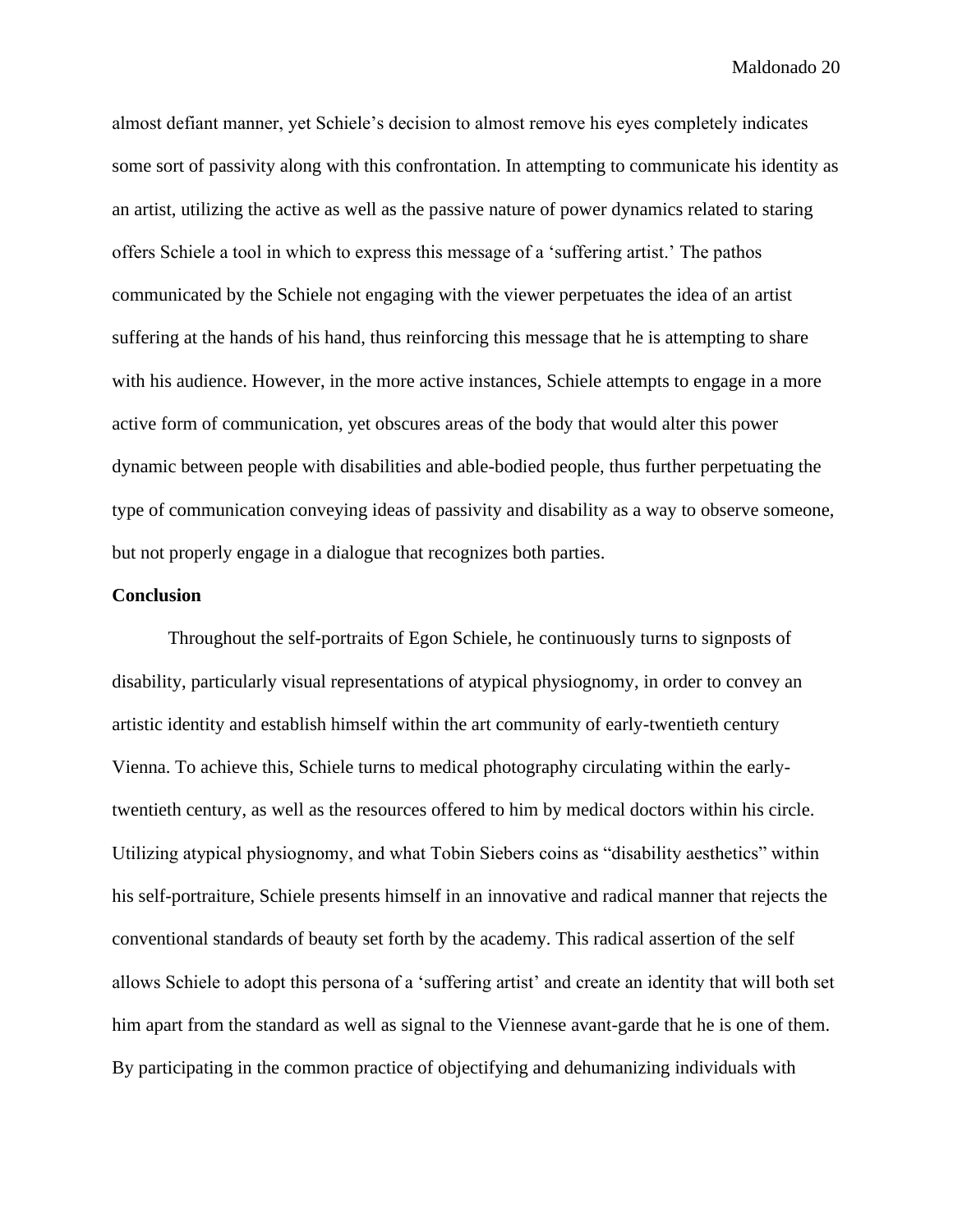disabilities, Schiele not only demonstrates his ability to radically self-fashion his identity as an artist and signals his knowledge of Vienna as a repository for physical and psychological difference, yet he also perpetuates the harmful attitudes towards disability. With this conscious decision to adopt the visual vocabulary of disability as an available tool for one's own benefit, Schiele recalls the harmful practice within medicine of documenting individuals with disabilities as materials for learning, and goes beyond this established practice and puts forth this radical assertion of the self, rooted in bodily difference, as a clear tool for self-promotion.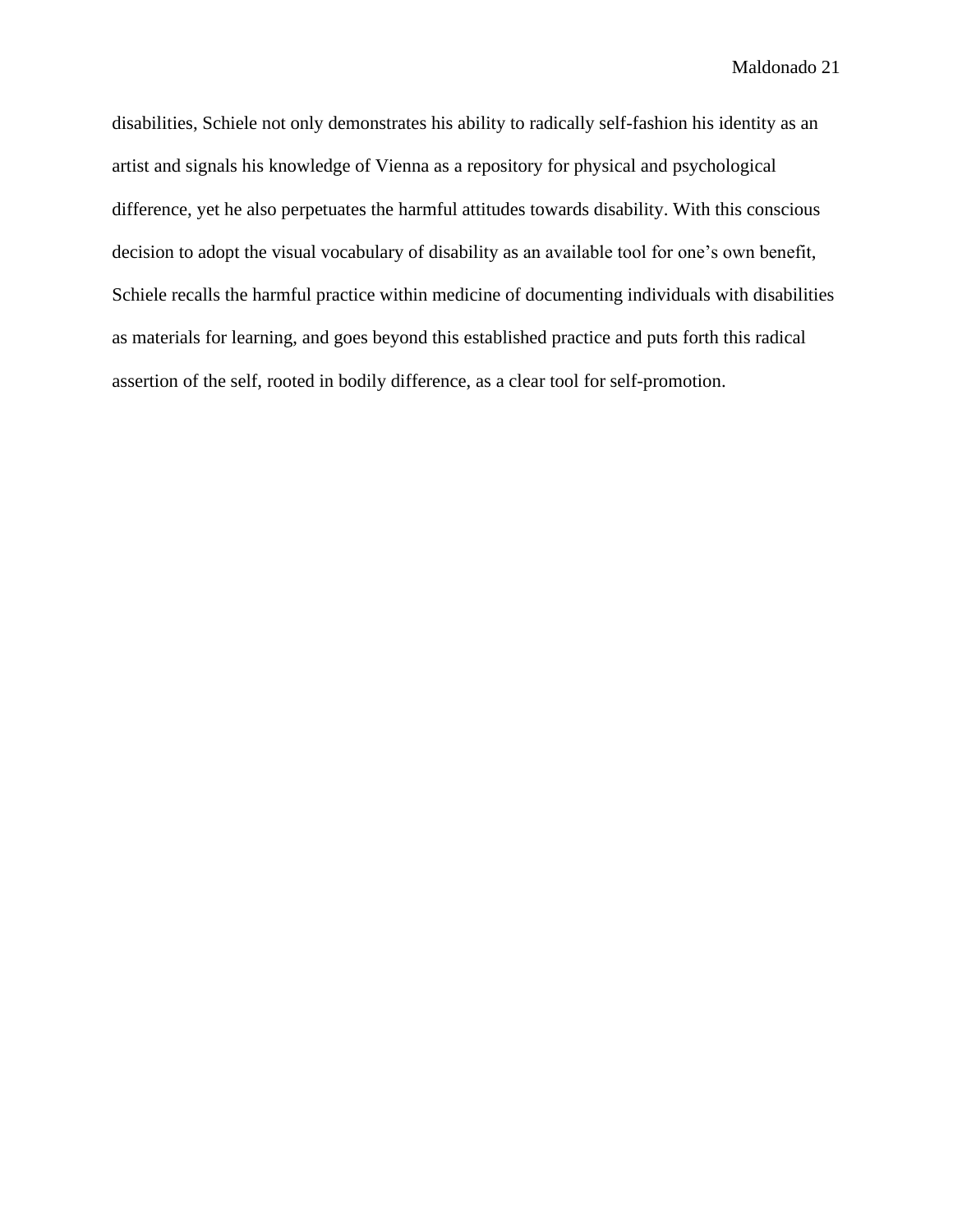# **Images**



Fig. 5. 'Gigantisme et Infantilisme', Nouvelle Iconographie de la Salpêtrière: Clinique des maladies du système nerveux. (Photo: UCL Institute of Neurology.)

**Figure 1.** Photograph of a man named Charles from the *Nouvelle Iconographie de la Salpêtrière: Clinique des Maladies du Système Nerveux*. 47



**Figure 2.** Egon Schiele. *Nude Self-Portrait, Grimacing*. 1910. Gouache, watercolor, and pencil with white heightening on paper. 22 x 14 1/2 in. Graphische Sammlung Albertina, Vienna.

<sup>47</sup> Gemma Blackshaw, "The Pathological Body: Modernist Strategising in Egon Schiele's Self-Portraiture," 385.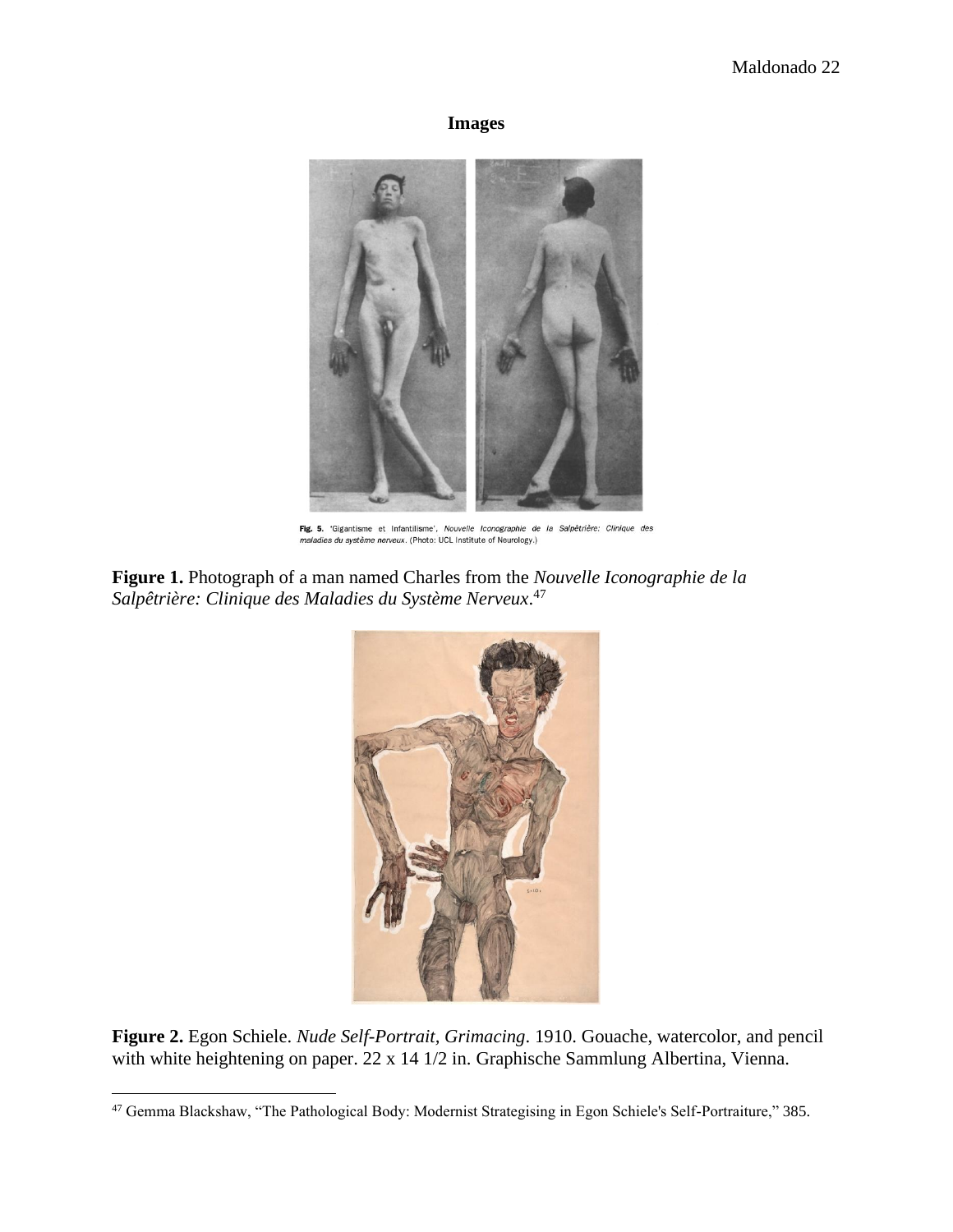

**Figure 3.** Photograph of man with oxycephaly from *Nouvelle Iconographie de La Salpêtrière: Iconographie Médicale et Artistique*. 1908.



**Figure 4.** Egon Schiele. *Prophets (Double Self-Portrait). 1911*. Oil on canvas. 43 3/8 x 19 ¾ in. Galerie St. Etienne, New York.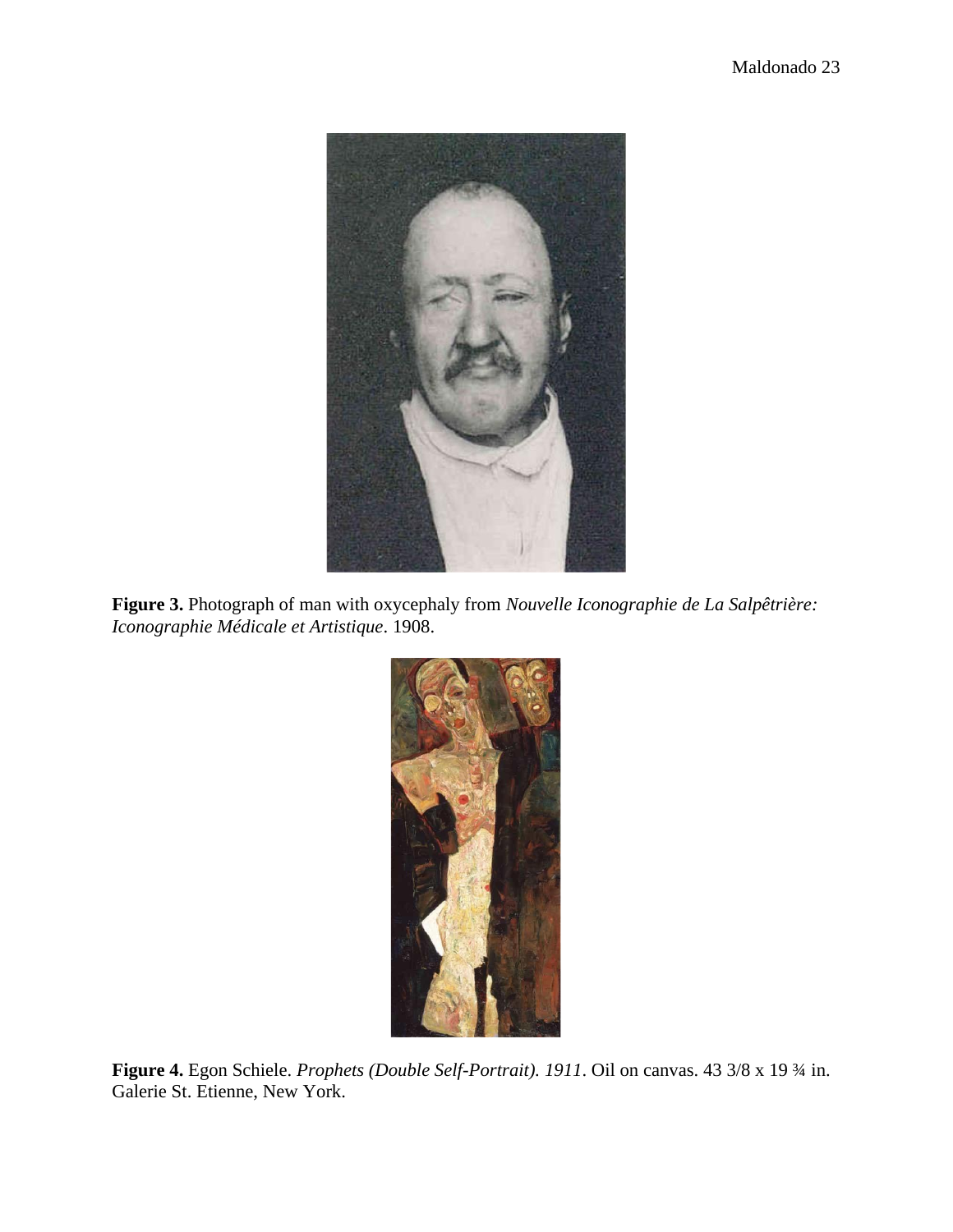

**Figure 5.** Egon Schiele. *Seated Male Nude (Self-Portrait)*. 1910. Oil and gouache on canvas. 152.5 x 150 cm, 60 x 59 in. Leopold Museum, Vienna.



**Figure 6.** Egon Schiele. *Self-Portrait, Nude*. 1910. Gouache, watercolor, and black crayon with white heightening on paper. 17  $\frac{1}{2}$  x 12 3/8 in. Collection Rudolf Leopold.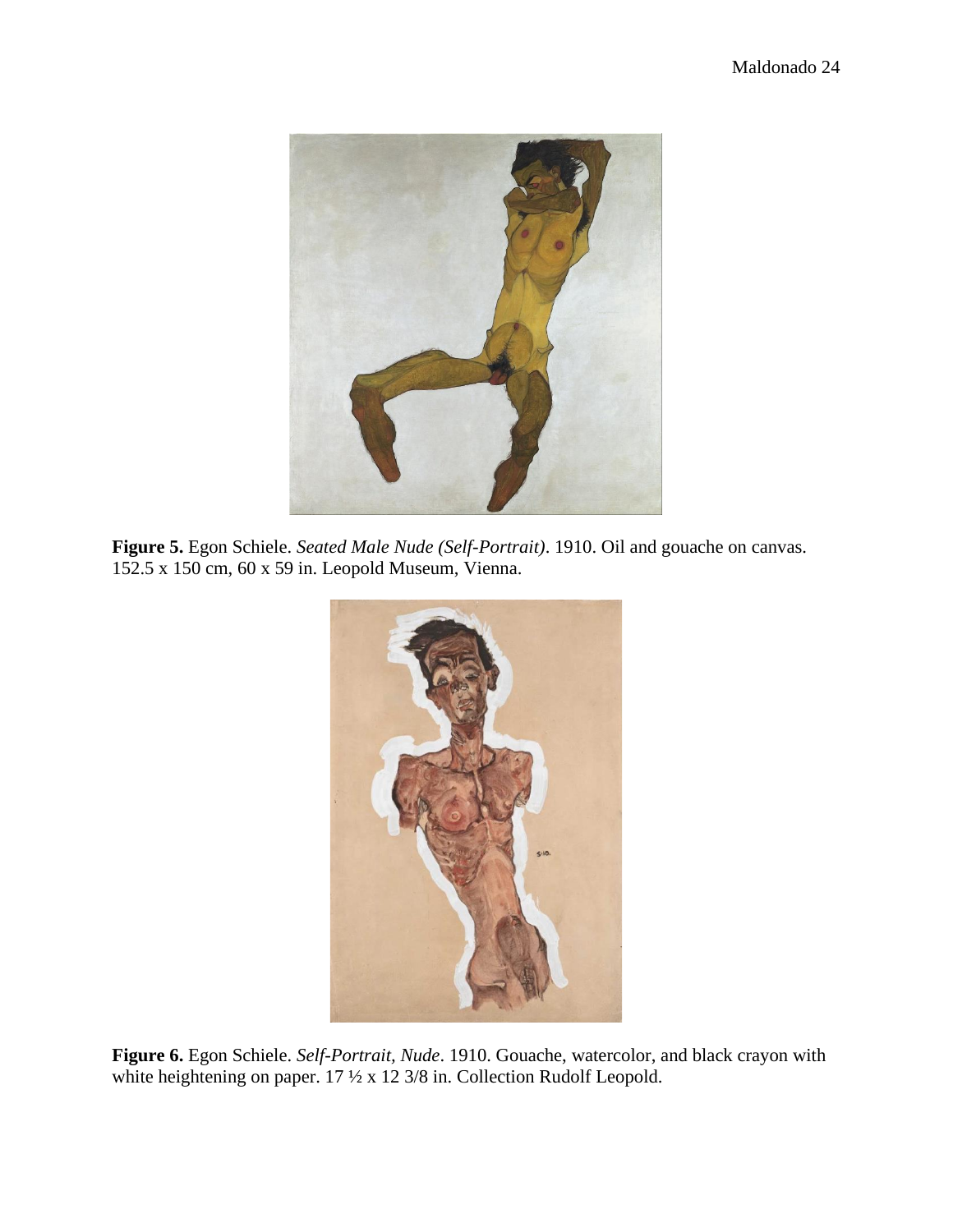#### **Bibliography**

- Bauer, Esther K. *Bodily Desire, Desired Bodies: Gender and Desire in Early Twentieth-Century German and Austrian Novels and Paintings*. Evanston: Northwestern University Press, 2014.
- Blackshaw, Gemma. "The Pathological Body: Modernist Strategising in Egon Schiele's Self-Portraiture." *Oxford Art Journal* 30, no. 3 (2007): pp. 377-401.
- Blackshaw, Gemma, and Leslie Topp, eds. *Madness and Modernity: Mental Illness and the Visual Arts in Vienna 1900*. Burlington, VT: Lund Humphries, 2009.
- Blackshaw, Gemma, and Sabine Wieber. *Journeys Into Madness: Mapping Mental Illness in the Austro-Hungarian Empire*. New York: Berghahn Books, 2012.
- Cernuschi, Claude. "Defining Self in Kokoschka's Self-Portraits." *The German Quarterly* 84, no. 2 (Spring 2011): 198-219.
- Comini, Alexandra. *Egon Schiele's Portraits.* Berkeley, CA: University of California Press, 1974.
- Davis, Lennard J. *Enforcing Normalcy: Disability, Deafness, and the Body*. New York, NY: Verso, 1995.
- Fischer, Wolfgang Georg. *Egon Schiele, 1890-1918: Desire and Decay*. Köln: Taschen, 2004.
- Garland-Thomson, Rosemarie. *Staring: How We Look*. New York: Oxford University Press, 2009.
- Gilman, Sander L. *Disease and Representation: Images of Illness from Madness to AIDS*. Ithaca: Cornell University Press, 1988.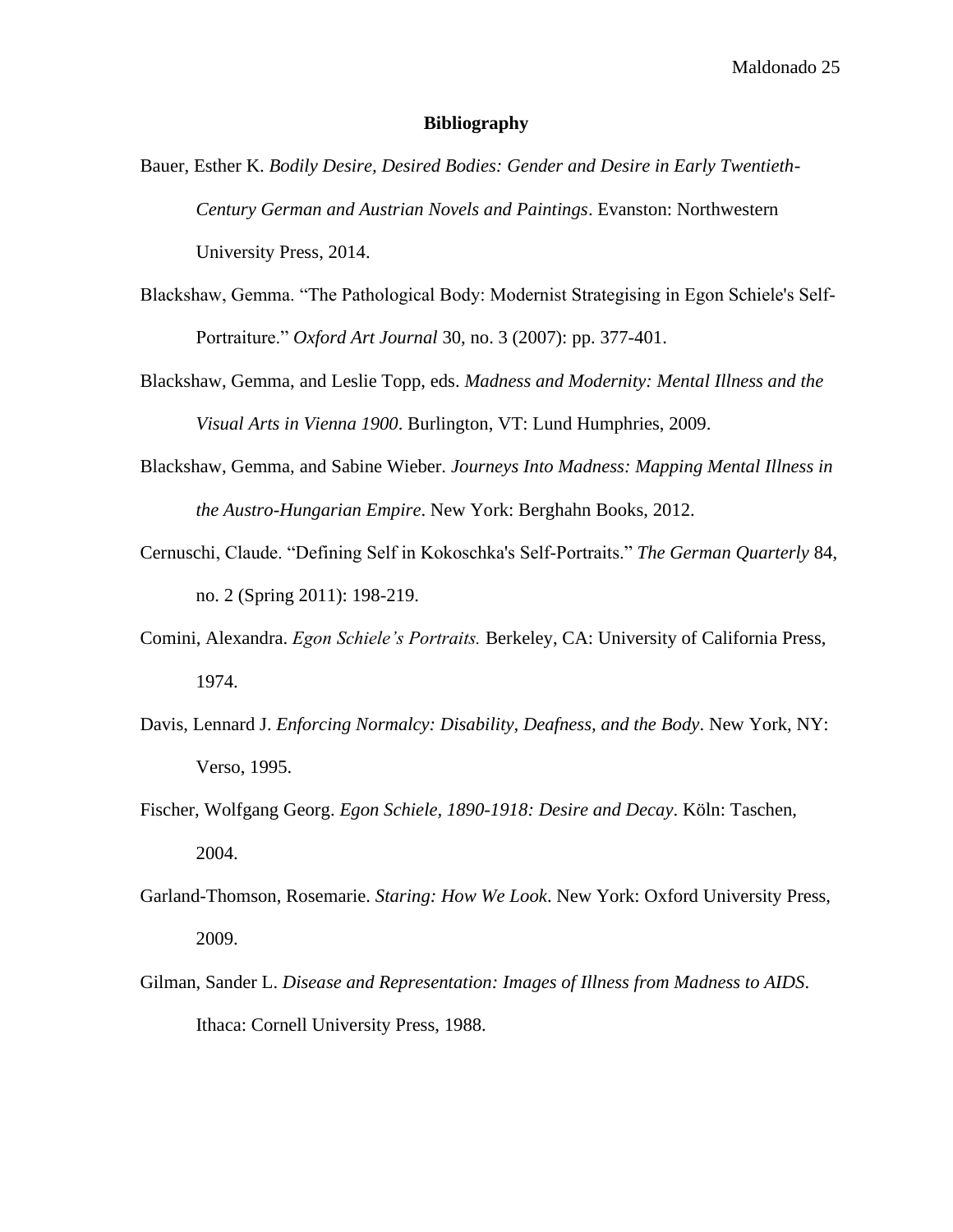- Gilman, Sander. "The Mad Man as Artist: Medicine, History and Degenerate Art." *Journal of Contemporary History* 20, no. 4 (October 1985): 575-597.
- George, Alys X. *The Naked Truth: Viennese Modernism and the Body*. Chicago: University of Chicago Press, 2020.

Kallir, Jane. *Egon Schiele*. New York: Abrams, 1994.

Kallir, Jane. *Egon Schiele: Life and Work*. New York: Abrams, 2003.

- Kandel, Eric R. *The Age of Insight: The Quest to Understand the Unconscious in Art, Mind, and Brain: from Vienna 1900 to Present*. New York: Random House, 2012.
- Leopold, Rudolf. *Egon Schiele: Paintings, Watercolours, Drawings*. Translated by Alexander Lieven. New York, NY: Phaidon Publishers, Inc., 1972.
- Mitchell, David T., and Sharon L. Snyder. *Cultural Locations of Disability*. Chicago: University of Chicago Press, 2005.
- Nebehay, Christian M. *Egon Schiele, 1890-1918: Leben, Briefe, Gedichte*. Wien, Österreich: Graphischen Sammlung Albertina, 1979.
- Nebehay, Christian M. *Egon Schiele: Sketchbooks*. New York: Rizzoli, 1989.
- Salm-Salm, Marie-Amélie zu. *Klimt, Schiele, Moser, Kokoschka: Vienna 1900*. Paris:

Editions de la Réunion des Musées Nationaux, 2005.

Schröder, Klaus Albrecht. *Egon Schiele: Eros and Passion*. New York: Prestel, 1995.

Siebers, Tobin. *Disability Aesthetics*. Ann Arbor: University of Michigan Press, 2010.

Siebers, Tobin. "Disability Aesthetics and the Body Beautiful: Signposts in the History of Art." *ALTER - European Journal of Disability Research* 2, no. 4 (October 1, 2008): 329-36.